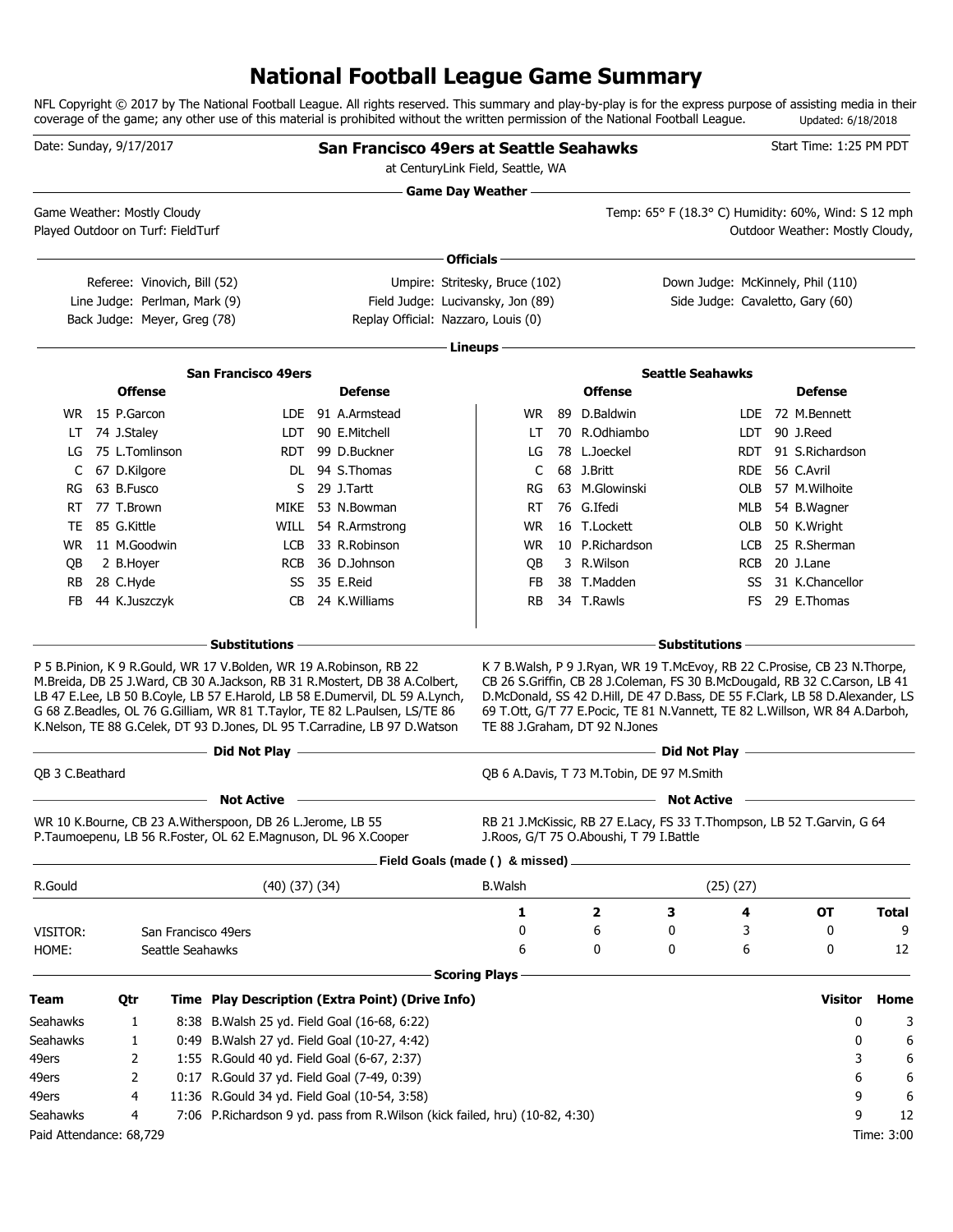# **Final Individual Statistics**

|                            |            | <b>San Francisco 49ers</b> |            |                |                 |                 |                    |                |                     |           |                        |     | <b>Seattle Seahawks</b> |            |            |            |                 |                     |
|----------------------------|------------|----------------------------|------------|----------------|-----------------|-----------------|--------------------|----------------|---------------------|-----------|------------------------|-----|-------------------------|------------|------------|------------|-----------------|---------------------|
| <b>RUSHING</b>             |            |                            | <b>ATT</b> | <b>YDS</b>     | <b>AVG</b>      |                 | LG                 | <b>TD</b>      | <b>RUSHING</b>      |           |                        |     |                         | <b>ATT</b> | <b>YDS</b> | <b>AVG</b> | LG              | <b>TD</b>           |
| C.Hyde                     |            |                            | 15         | 124            | 8.3             |                 | 61                 | 0              | C.Carson            |           |                        |     |                         | 20         | 93         | 4.7        | 16              | 0                   |
| M.Breida                   |            |                            | 4          | 35             | 8.8             |                 | 13                 | 0              | R.Wilson            |           |                        |     |                         | 12         | 34         | 2.8        | 11              | 0                   |
|                            |            |                            |            |                |                 |                 |                    |                | <b>T.Rawls</b>      |           |                        |     |                         | 5          | 4          | 0.8        |                 | $\overline{7}$<br>0 |
| Total                      |            |                            | 19         | 159            | 8.4             |                 | 61                 | 0              | Total               |           |                        |     |                         | 37         | 131        | 3.5        | 16              | 0                   |
| <b>PASSING</b>             | <b>ATT</b> | <b>CMP</b>                 | <b>YDS</b> | SK/YD          | TD              | <b>IN</b><br>LG |                    | <b>RT</b>      | <b>PASSING</b>      |           |                        | ATT | <b>CMP</b>              | <b>YDS</b> | SK/YD TD   |            | <b>IN</b><br>LG | <b>RT</b>           |
| <b>B.Hoyer</b>             | 27         | 15                         | 99         | 2/10           | 0               | 14              | 48.2<br>1          |                | R.Wilson            |           |                        | 39  | 23                      | 198        | 3/17       | 1          | 22<br>0         | 80.9                |
| Total                      | 27         | 15                         | 99         | 2/10           | 0               | 14              | 48.2<br>1          |                | Total               |           |                        | 39  | 23                      | 198        | 3/17       | 1          | 22<br>0         | 80.9                |
| <b>PASS RECEIVING</b>      |            | <b>TAR</b>                 | <b>REC</b> | <b>YDS</b>     | <b>AVG</b>      |                 | <b>TD</b><br>LG    |                |                     |           | <b>PASS RECEIVING</b>  |     | <b>TAR</b>              | <b>REC</b> | <b>YDS</b> | <b>AVG</b> | LG              | <b>TD</b>           |
| M.Goodwin                  |            | 6                          | 3          | 26             | 8.7             |                 | 12                 | 0              | T.Lockett           |           |                        |     | 9                       | 6          | 64         | 10.7       | 22              | $\mathbf 0$         |
| P.Garcon                   |            | 5                          | 3          | 26             | 8.7             |                 | 11                 | 0              | D.Baldwin           |           |                        |     | 9                       | 6          | 44         | 7.3        | 18              | 0                   |
| C.Hyde                     |            | 6                          | 3          | 19             | 6.3             |                 | 8                  | 0              | L.Willson           |           |                        |     | 3                       | 3          | 25         | 8.3        | 19              | 0                   |
| G.Kittle                   |            | 2                          | 2          | 13             | 6.5             |                 | 14                 | 0              | C.Prosise           |           |                        |     | 6                       | 3          | 22         | 7.3        |                 | 9<br>0              |
| T.Taylor                   |            | 4                          | 2          | 6              | 3.0             |                 | 5                  | 0              | P.Richardson        |           |                        |     | 5                       | 2          | 19         | 9.5        | 10              | 1                   |
| G.Celek                    |            | 1                          | 1          | 6              | 6.0             |                 | 6                  | 0              | A.Darboh            |           |                        |     | 1                       | 1          | 16         | 16.0       | 16              | 0                   |
| M.Breida                   |            | $\overline{2}$             | 1          | 3              | 3.0             |                 | 3                  | 0              | C.Carson            |           |                        |     | $\overline{2}$          | 1          | 7          | 7.0        |                 | 7<br>0              |
|                            |            |                            |            |                |                 |                 |                    |                | J.Graham            |           |                        |     | $\overline{2}$          | 1          | 1          | 1.0        |                 | 1<br>0              |
|                            |            |                            |            |                |                 |                 |                    |                | T.McEvoy            |           |                        |     | $\overline{2}$          | 0          | 0          | 0.0        |                 | 0<br>0              |
| Total                      |            | 26                         | 15         | 99             | 6.6             |                 | 14                 | 0              | Total               |           |                        |     | 39                      | 23         | 198        | 8.6        | 22              | 1                   |
| <b>INTERCEPTIONS</b>       |            |                            | <b>NO</b>  | <b>YDS</b>     | <b>AVG</b>      |                 | LG                 | TD             |                     |           | <b>INTERCEPTIONS</b>   |     |                         | <b>NO</b>  | <b>YDS</b> | <b>AVG</b> | LG              | <b>TD</b>           |
|                            |            |                            |            |                |                 |                 |                    |                | <b>B.Wagner</b>     |           |                        |     |                         | 1          | 7          | 7.0        |                 | 7<br>0              |
| Total                      |            |                            | 0          | 0              | 0               |                 | 0                  | 0              | Total               |           |                        |     |                         | 1          | 7          | 7.0        |                 | $\overline{7}$<br>0 |
| <b>PUNTING</b>             | NO         | <b>YDS</b>                 | <b>AVG</b> | <b>NET</b>     | TB              | <b>IN20</b>     |                    | LG             | <b>PUNTING</b>      |           |                        | NO. | <b>YDS</b>              | <b>AVG</b> | <b>NET</b> | TΒ         | <b>IN20</b>     | LG                  |
| <b>B.Pinion</b>            | 7          | 307                        | 43.9       | 43.9           | 0               |                 | 4                  | 51             | J.Ryan              |           |                        | 7   | 309                     | 44.1       | 38.4       | 0          |                 | 3<br>57             |
| Total                      | 7          | 307                        | 43.9       | 43.9           | 0               |                 | 4                  | 51             | Total               |           |                        | 7   | 309                     | 44.1       | 38.4       | 0          |                 | 3<br>57             |
| <b>PUNT RETURNS</b>        |            | NO                         | <b>YDS</b> | <b>AVG</b>     | FC              |                 | LG                 | TD             | <b>PUNT RETURNS</b> |           |                        |     | <b>NO</b>               | <b>YDS</b> | <b>AVG</b> | FC         | LG              | <b>TD</b>           |
| T.Taylor                   |            | 3                          | 40         | 13.3           | 2               |                 | 21                 | 0              | T.Lockett           |           |                        |     | 3                       | 0          | 0.0        | 2          |                 | $\mathbf 0$<br>0    |
| [DOWNED]                   |            | 1                          | 0          | 0.0            | 0               |                 | 0                  | 0              | [DOWNED]            |           |                        |     | 1                       | 0          | 0.0        | 0          |                 | 0<br>0              |
| [OUT OF BOUNDS]            |            | 1                          | 0          | 0.0            | 0               |                 | 0                  | 0              |                     |           | [OUT OF BOUNDS]        |     | 1                       | 0          | 0.0        | 0          |                 | 0<br>0              |
| Total                      |            | 3                          | 40         | 13.3           | 2               |                 | 21                 | 0              | Total               |           |                        |     | 3                       | 0          | 0.0        | 2          |                 | 0<br>0              |
| <b>KICKOFF RETURNS</b>     |            | <b>NO</b>                  | <b>YDS</b> | <b>AVG</b>     | <b>FC</b>       |                 | LG                 | TD             |                     |           | <b>KICKOFF RETURNS</b> |     | <b>NO</b>               | <b>YDS</b> | <b>AVG</b> | FC         | LG              | <b>TD</b>           |
| V.Bolden                   |            | 3                          | 71         | 23.7           | 0               |                 | 34                 | $\Omega$       | T.Lockett           |           |                        |     | 2                       | 46         | 23.0       | 0          | 27              | $\mathbf{0}$        |
| [TOUCHBACK]                |            | 1                          | 0          | 0.0            | 0               |                 | 0                  | 0              | [TOUCHBACK]         |           |                        |     | 2                       | 0          | 0.0        | 0          |                 | 0<br>0              |
| Total                      |            | 3                          | 71         | 23.7           | 0               |                 | 34                 | 0              | Total               |           |                        |     | $\overline{2}$          | 46         | 23.0       | 0          | 27              | $\mathbf 0$         |
| <b>San Francisco 49ers</b> |            |                            |            |                |                 |                 |                    |                |                     |           |                        |     |                         |            |            |            |                 |                     |
| <b>FUMBLES</b>             |            |                            |            |                | <b>FUM LOST</b> |                 | <b>OWN-REC YDS</b> |                |                     | <b>TD</b> | <b>FORCED</b>          |     | <b>OPP-REC</b>          | <b>YDS</b> | TD         |            | <b>OUT-BDS</b>  |                     |
| M.Goodwin                  |            |                            |            | 0              |                 | 0               |                    | 0              | 0                   | 0         | 1                      |     | 0                       | 0          | 0          |            | 0               |                     |
| Total                      |            |                            |            | 0              |                 | 0               |                    | 0              | 0                   | 0         | $\mathbf{1}$           |     | 0                       | 0          | 0          |            | 0               |                     |
| <b>Seattle Seahawks</b>    |            |                            |            |                |                 |                 |                    |                |                     |           |                        |     |                         |            |            |            |                 |                     |
| <b>FUMBLES</b>             |            |                            |            |                | FUM LOST        |                 |                    |                | OWN-REC YDS TD      |           | <b>FORCED</b>          |     | <b>OPP-REC</b>          | <b>YDS</b> | TD         |            | <b>OUT-BDS</b>  |                     |
| <b>B.Wagner</b>            |            |                            |            | $\mathbf{1}$   |                 | 0               |                    | 0              | $\mathbf 0$         | 0         | 0                      |     | $\mathbf{0}$            | 0          | 0          |            | 0               |                     |
| R.Wilson                   |            |                            |            | 1              |                 | 0               |                    | 0              | -1                  | 0         | 0                      |     | 0                       | 0          | 0          |            | 0               |                     |
| T.Rawls                    |            |                            |            | 0              |                 | 0               |                    | 1              | 0                   | 0         | 0                      |     | 0                       | 0          | 0          |            | 0               |                     |
| R.Sherman                  |            |                            |            | 0              |                 | 0               |                    | 1              | 0                   | 0         | 0                      |     | 0                       | 0          | 0          |            | 0               |                     |
| Total                      |            |                            |            | $\overline{2}$ |                 | 0               |                    | $\overline{2}$ | $^{\rm -1}$         | 0         | 0                      |     | 0                       | 0          | 0          |            | 0               |                     |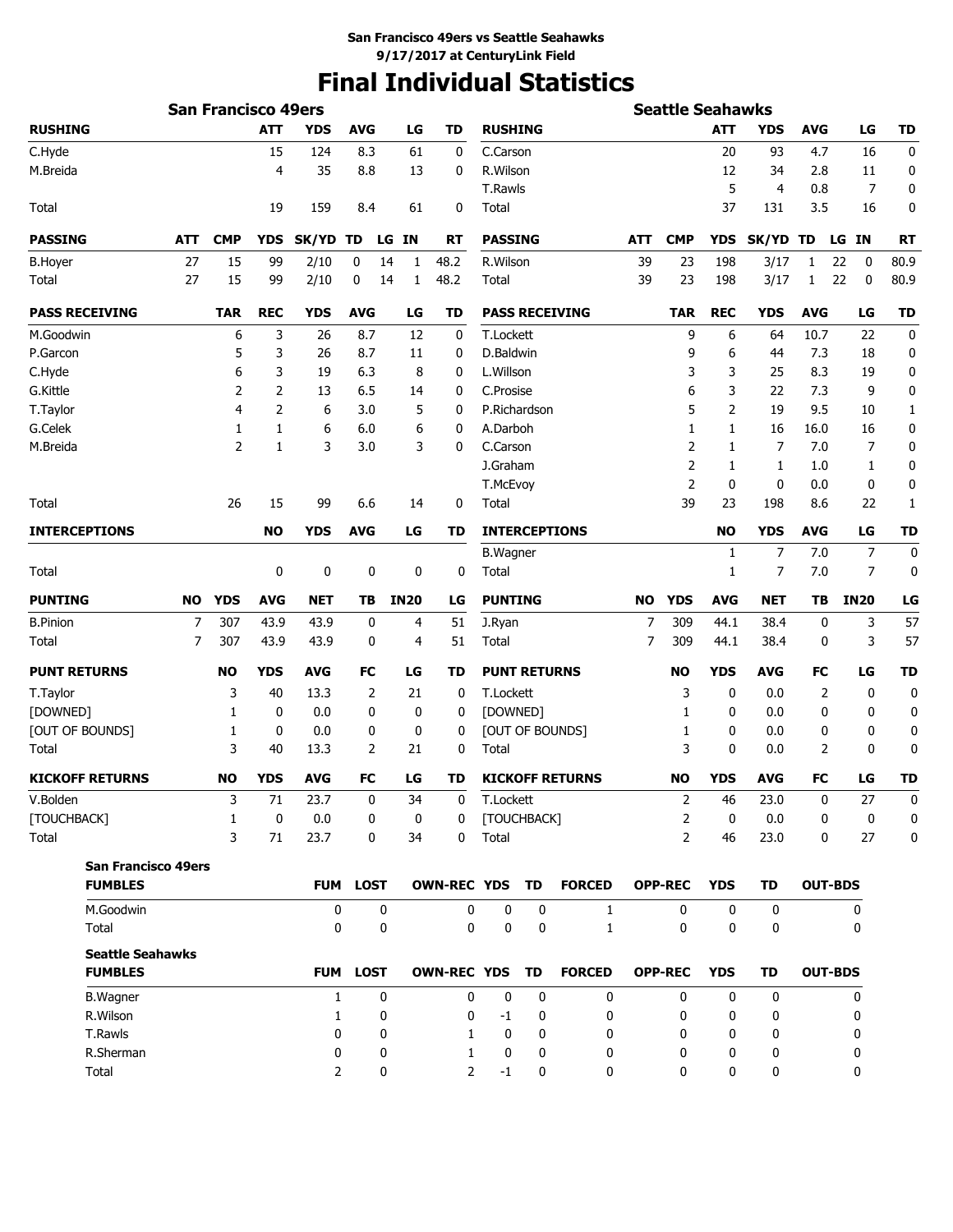# **Final Team Statistics**

|                                                      | <b>Visitor</b> | Home            |
|------------------------------------------------------|----------------|-----------------|
|                                                      | 49ers          | <b>Seahawks</b> |
| <b>TOTAL FIRST DOWNS</b>                             | 11             | 21              |
| By Rushing                                           | 5              | 9               |
| By Passing                                           | 4              | 10              |
| <b>By Penalty</b>                                    | 2              | $\overline{2}$  |
| THIRD DOWN EFFICIENCY                                | 2-12-17%       | 8-19-42%        |
| <b>FOURTH DOWN EFFICIENCY</b>                        | $0 - 0 - 0\%$  | 1-1-100%        |
| <b>TOTAL NET YARDS</b>                               | 248            | 312             |
| Total Offensive Plays (inc. times thrown passing)    | 48             | 79              |
| Average gain per offensive play                      | 5.2            | 3.9             |
| <b>NET YARDS RUSHING</b>                             | 159            | 131             |
| <b>Total Rushing Plays</b>                           | 19             | 37              |
| Average gain per rushing play                        | 8.4            | 3.5             |
| Tackles for a loss-number and yards                  | $1 - 2$        | $3-6$           |
| <b>NET YARDS PASSING</b>                             | 89             | 181             |
| Times thrown - yards lost attempting to pass         | $2 - 10$       | $3 - 17$        |
| Gross yards passing                                  | 99             | 198             |
| <b>PASS ATTEMPTS-COMPLETIONS-HAD INTERCEPTED</b>     | $27 - 15 - 1$  | $39-23-0$       |
| Avg gain per pass play (inc.# thrown passing)        | 3.1            | 4.3             |
| <b>KICKOFFS Number-In End Zone-Touchbacks</b>        | $4 - 4 - 2$    | $4 - 2 - 1$     |
| <b>PUNTS Number and Average</b>                      | $7 - 43.9$     | $7 - 44.1$      |
| <b>Had Blocked</b>                                   | 0              | 0               |
| <b>FGs - PATs Had Blocked</b>                        | $0 - 0$        | $0 - 0$         |
| <b>Net Punting Average</b>                           | 43.9           | 38.4            |
| <b>TOTAL RETURN YARDAGE (Not Including Kickoffs)</b> | 40             | 7               |
| No. and Yards Punt Returns                           | $3 - 40$       | $3-0$           |
| No. and Yards Kickoff Returns                        | $3 - 71$       | $2 - 46$        |
| No. and Yards Interception Returns                   | $0 - 0$        | $1 - 7$         |
| <b>PENALTIES Number and Yards</b>                    | 6-66           | $9 - 71$        |
| <b>FUMBLES Number and Lost</b>                       | $0 - 0$        | $2 - 0$         |
| <b>TOUCHDOWNS</b>                                    | 0              | 1               |
| Rushing                                              | 0              | 0               |
| Passing                                              | 0              | $\mathbf{1}$    |
| <b>EXTRA POINTS Made-Attempts</b>                    | $0-0$          | $0 - 1$         |
| Kicking Made-Attempts                                | $0 - 0$        | $0 - 1$         |
| <b>FIELD GOALS Made-Attempts</b>                     | $3 - 3$        | $2 - 2$         |
| <b>RED ZONE EFFICIENCY</b>                           | $0 - 3 - 0%$   | 1-3-33%         |
| <b>GOAL TO GO EFFICIENCY</b>                         | $0 - 0 - 0%$   | $0 - 2 - 0%$    |
| <b>SAFETIES</b>                                      | 0              | 0               |
| <b>FINAL SCORE</b>                                   | 9              | 12              |
| <b>TIME OF POSSESSION</b>                            | 23:02          | 36:58           |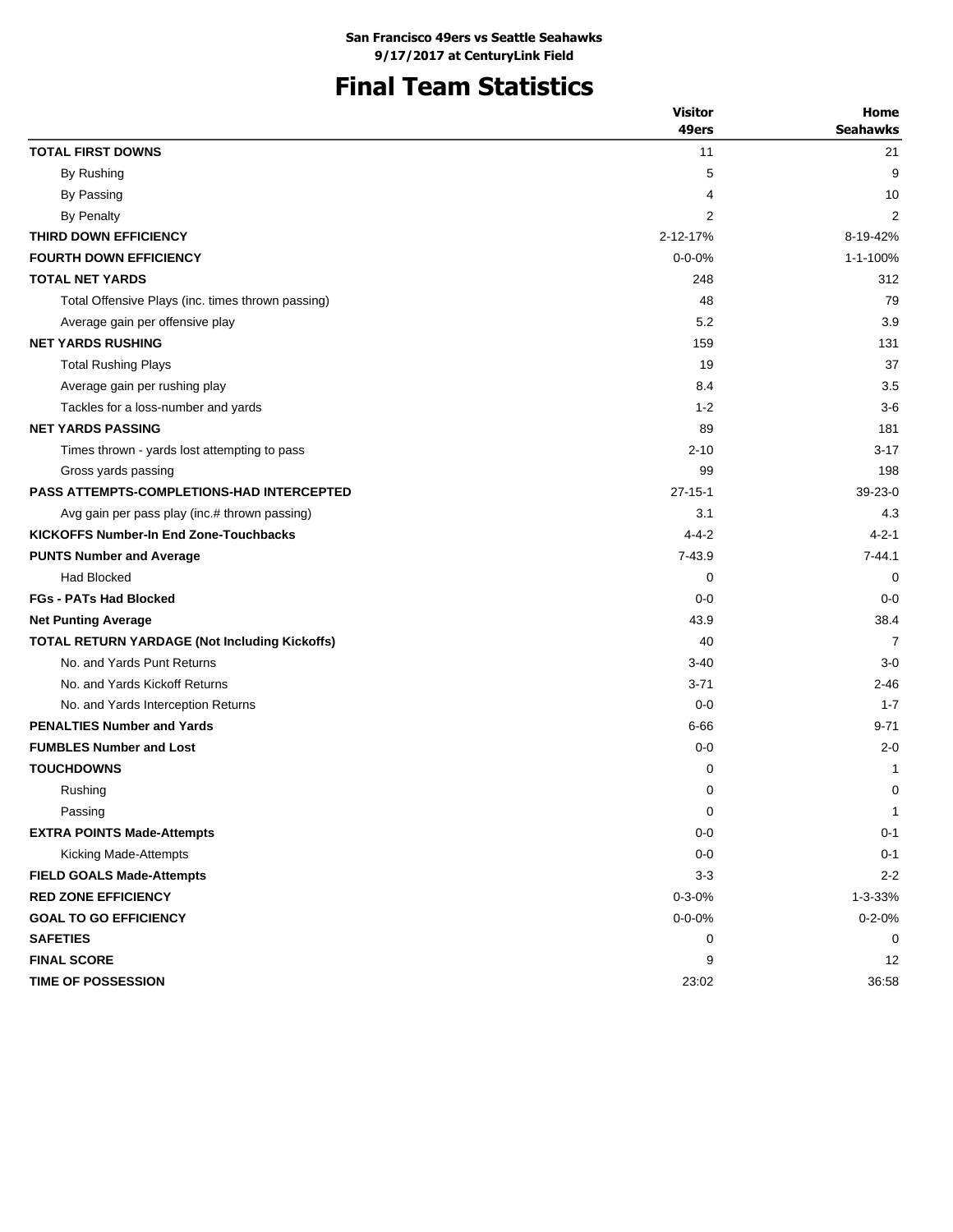# **Ball Possession And Drive Chart**

#### **San Francisco 49ers**

| #  | Time<br>Recd | Time<br>Lost | <b>Time How Ball</b><br><b>Poss Obtained</b> | <b>Drive</b><br>Began | #<br><b>Play</b> | Yds<br>Gain | Yds<br>Pen | Net<br>Yds   | 1st<br>Down  | Last<br>Scrm | <b>How Given</b><br>Up |
|----|--------------|--------------|----------------------------------------------|-----------------------|------------------|-------------|------------|--------------|--------------|--------------|------------------------|
|    | 8:38         | 7:07         | 1:31 Kickoff                                 | SF 25                 | 3                | 4           | 5          | 9            | 0            | SF 34        | Punt                   |
|    | 5:39         | 5:31         | $0:08$ Punt                                  | SF 39                 |                  | $\Omega$    | $\Omega$   | $\mathbf{0}$ | 0            | SF 39        | Interception           |
| 3  | 0:49         | 13:31        | 2:18 Kickoff                                 | SF 32                 | 4                | 13          | 5          | 18           |              | 50           | Punt                   |
| 4  | 9:46         | 7:46         | 2:00 Punt                                    | SF 35                 | 4                | 28          | $-11$      | 17           |              | SEA 48       | Punt                   |
| 5  | 4:32         | 1:55         | 2:37 Punt                                    | SF 11                 | 6                | 67          | 0          | 67           |              | * SEA 22     | <b>Field Goal</b>      |
| 6  | 0:56         | 0:17         | $0:39$ Punt                                  | SF 32                 |                  | 34          | 15         | 49           | 2            | * SEA 19     | Field Goal             |
|    | 15:00        | 11:57        | 3:03 Kickoff                                 | SF 26                 | 6                | 11          | 5.         | 16           |              | SF 42        | Punt                   |
| 8  | 6:49         | 4:45         | 2:04 Punt                                    | SF 6                  | 3                | 5           | 0          | 5            | 0            | SF 11        | Punt                   |
| 9  | 3:50         | 1:25         | 2:25 Punt                                    | SF 13                 | 4                | 25          | $-10$      | 15           |              | SF 28        | Punt                   |
| 10 | 0:34         | 11:36        | 3:58 Punt                                    | SF 30                 | 10               | 54          |            | 54           | 4            | * SEA 16     | Field Goal             |
| 11 | 7:06         | 4:47         | 2:19 Kickoff                                 | SF 20                 | 3                |             | $\Omega$   | 7            | $\mathbf{0}$ | SF 27        | Punt                   |

(269) Average SF 24

**Seattle Seahawks**

| #  | Time<br>Recd | Time<br>Lost |             | <b>Time How Ball</b><br><b>Poss Obtained</b> | <b>Drive</b><br>Began | #<br><b>Play</b> | Yds<br>Gain | Yds<br>Pen   | Net<br>Yds | 1st<br>Down  | Last<br><b>Scrm</b> | <b>How Given</b><br>Up |
|----|--------------|--------------|-------------|----------------------------------------------|-----------------------|------------------|-------------|--------------|------------|--------------|---------------------|------------------------|
|    | 15:00        | 8:38         |             | 6:22 Kickoff                                 | <b>SEA 25</b>         | 16               | 63          | 5            | 68         | 4            | $*$ SF 7            | Field Goal             |
| 2  | 7:07         | 5:39         | 1:28 Punt   |                                              | <b>SEA 17</b>         | 3                |             | 0            |            | 0            | SEA 18              | Punt                   |
| 3  | 5:31         | 0:49         |             | 4:42 Interception                            | SF 36                 | 10               | 27          | $\mathbf{0}$ | 27         | 2            | $*$ SF 9            | Field Goal             |
| 4  | 13:31        | 9:46         |             | 3:45 Punt                                    | SEA 3                 | 8                | 36          | -10          | 26         | 2            | <b>SEA 29</b>       | Punt                   |
| 5. | 7:46         | 4:32         |             | $3:14$ Punt                                  | <b>SEA 19</b>         | 6                | 33          | 0            | 33         | 2            | SF 48               | Punt                   |
| 6  | 1:55         | 0:56         |             | 0:59 Kickoff                                 | <b>SEA 25</b>         | 3                | 7           | 0            | 7          | $\mathbf{0}$ | <b>SEA 32</b>       | Punt                   |
| 7  | 0:17         | 0:00         |             | 0:17 Kickoff                                 | <b>SEA 22</b>         |                  | $-1$        | 0            | $-1$       | 0            | <b>SEA 22</b>       | End of Half            |
| 8  | 11:57        | 6:49         |             | 5:08 Punt                                    | SEA <sub>7</sub>      | 10               | 43          | 10           | 53         | 3            | <b>SF 40</b>        | Punt                   |
| 9  | 4:45         | 3:50         | $0:55$ Punt |                                              | <b>SEA 42</b>         | 3                | $-1$        | 0            | $-1$       | $\mathbf{0}$ | SEA 41              | Punt                   |
| 10 | 1:25         | 0:34         | $0:51$ Punt |                                              | <b>SEA 33</b>         | 3                | 0           | 0            | 0          | 0            | <b>SEA 33</b>       | Punt                   |
| 11 | 11:36        | 7:06         |             | 4:30 Kickoff                                 | <b>SEA 18</b>         | 10               | 67          | 15           | 82         | 5            | $*$ SF 9            | Touchdown              |
| 12 | 4:47         | 0:00         | 4:47 Punt   |                                              | <b>SEA 12</b>         | 8                | 36          | 0            | 36         | 3            | SEA 49              | End of Game            |

(287) Average SEA 24

**\* inside opponent's 20**

|         | <b>Time of Possession by Quarter</b>   | 1st   | 2nd              | 3rd  | 4th                  | ΟТ | Total |
|---------|----------------------------------------|-------|------------------|------|----------------------|----|-------|
| Visitor | San Francisco 49ers                    | 2:28  | 6:45             | 8:06 | 5:43                 |    | 23:02 |
| Home    | Seattle Seahawks                       | 12:32 | 8:15             | 6:54 | 9:17                 |    | 36:58 |
|         | <b>Kickoff Drive No.-Start Average</b> |       | 49ers: 4 - SF 26 |      | Seahawks: 4 - SEA 22 |    |       |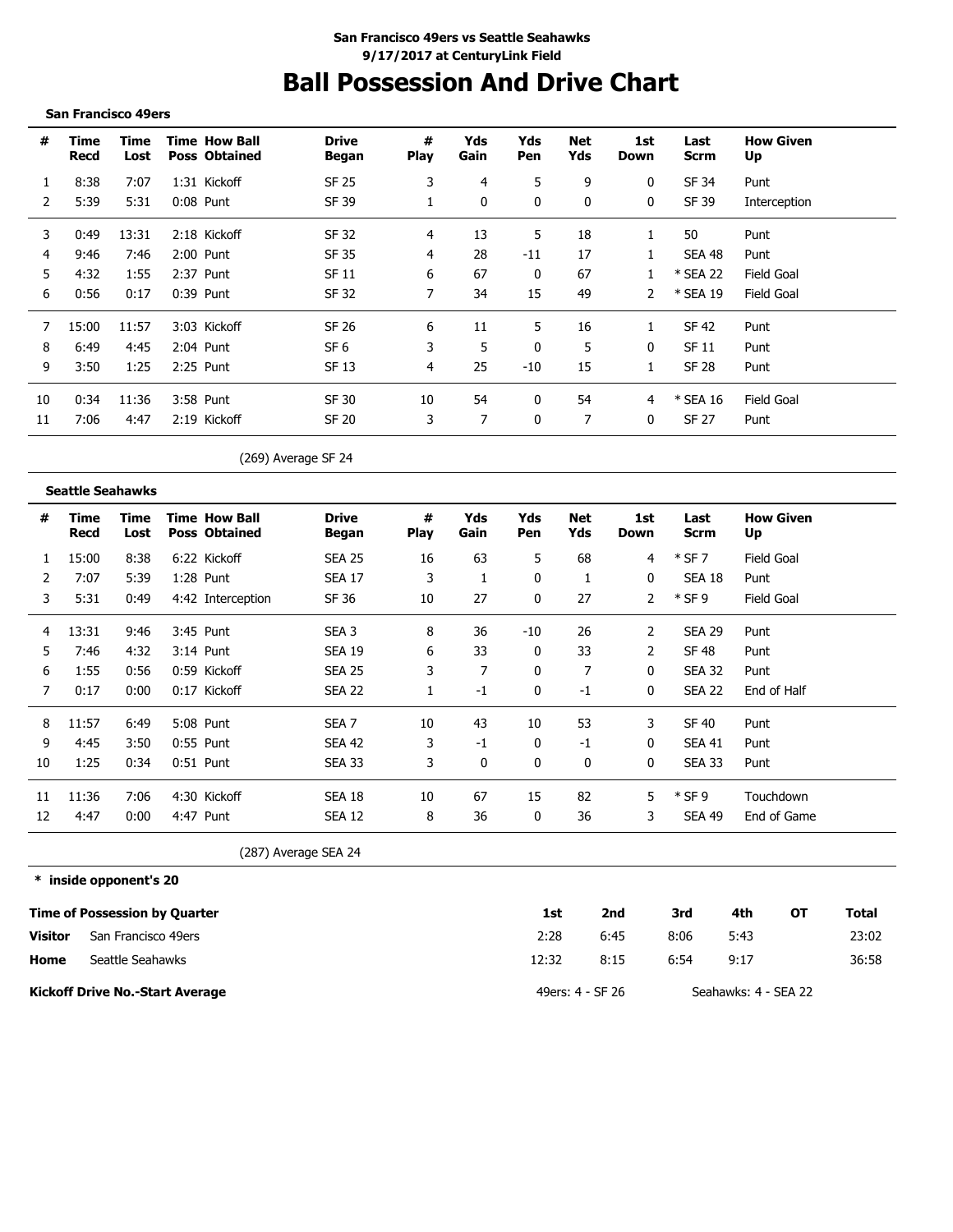# **Final Defensive Statistics**

| <b>San Francisco 49ers</b> |            |                |                |              | <b>Regular Defensive Plays</b> |              |              |    |           |              |           |            | <b>Special Teams</b> |           |           |           |            | <b>Misc</b> |           |             |
|----------------------------|------------|----------------|----------------|--------------|--------------------------------|--------------|--------------|----|-----------|--------------|-----------|------------|----------------------|-----------|-----------|-----------|------------|-------------|-----------|-------------|
|                            | <b>TKL</b> | <b>AST</b>     | <b>COMB</b>    | <b>SK</b>    | / YDS TFL                      |              | $\mathbf{o}$ | IN | <b>PD</b> | FF           | <b>FR</b> | <b>TKL</b> | <b>AST</b>           | <b>FF</b> | <b>FR</b> | <b>BL</b> | <b>TKL</b> | <b>AST</b>  | <b>FF</b> | <b>FR</b>   |
| N.Bowman                   |            | 4              | 11             | 0            | 0                              |              | 0            | 0  | 0         | 0            | 0         | 0          | 0                    | 0         | 0         | 0         | 0          | 0           | 0         | 0           |
| R.Armstrong                |            | 4              | 8              | 0            | 0                              | 0            | 0            | 0  | 0         | 0            | 0         | 0          | 0                    | 0         | 0         | 0         | 0          | 0           | 0         | 0           |
| E.Reid                     | 5          | 2              | 7              | 0            | 0                              | 0            | 0            | 0  | 0         | 0            | 0         | 0          | 0                    | 0         | 0         | 0         | 0          | 0           | 0         | 0           |
| K.Williams                 | 4          | 2              | 6              | 0            | 0                              | 0            | 0            | 0  | 2         | 0            | 0         | 0          | 0                    | 0         | 0         | 0         | 0          | 0           | 0         | 0           |
| R.Robinson                 | 5          | $\mathbf{0}$   | 5              | $\mathbf{0}$ | 0                              | 0            | 0            | 0  | 0         | $\mathbf{0}$ | 0         | 0          | 0                    | 0         | 0         | 0         | 0          | 0           | 0         | $\mathbf 0$ |
| J.Ward                     |            | 2              | 5              | 0            | 0                              | 0            | 0            | 0  | 1         | $\Omega$     | 0         | 0          | 0                    | 0         | 0         | 0         | 0          | 0           | 0         | 0           |
| J.Tartt                    |            | 3              | 5              | 0            | 0                              | 0            | 0            | 0  |           | 0            | 0         | 0          | 0                    | 0         | 0         | 0         | 0          | 0           | 0         | 0           |
| S.Thomas                   | 4          | 0              | 4              | 0            | 0                              | 2            | 1            | 0  | 0         | 0            | 0         | 0          | 0                    | 0         | 0         | 0         | 0          | 0           | 0         | 0           |
| D.Buckner                  | 2          | $\overline{2}$ | 4              | $\mathbf{0}$ | 0                              | 0            | 4            | 0  | 0         | $\mathbf{0}$ | 0         | 0          | 0                    | 0         | 0         | 0         | 0          | 0           | 0         | 0           |
| D.Johnson                  |            | 2              | 4              | 0            | 0                              | 0            | 0            | 0  | 0         | 0            | 0         | 0          | 0                    | 0         | 0         | 0         | 0          | 0           | 0         | 0           |
| A.Armstead                 |            | 3              | 4              |              | 8                              |              |              | 0  | 0         | 0            | 0         | 0          | 0                    | 0         | 0         | 0         | 0          | 0           | 0         | 0           |
| T.Carradine                | 2          | 1              | 3              | 1            | 8                              | 1            | 2            | 0  | 0         | 0            | 0         | 0          | 0                    | 0         | 0         | 0         | 0          | 0           | 0         | 0           |
| E.Mitchell                 |            | 1              | $\overline{2}$ | $\mathbf{0}$ | $\mathbf{0}$                   | $\mathbf{0}$ | 0            | 0  | 0         | 0            | 0         | 0          | 0                    | 0         | 0         | 0         | 0          | 0           | 0         | 0           |
| A.Lynch                    |            | 0              |                |              | 1                              |              |              | 0  | 0         | 0            | 0         | 0          | 0                    | 0         | 0         | 0         | 0          | 0           | 0         | 0           |
| D.Jones                    |            | $\mathbf{0}$   | 1              | $\mathbf{0}$ | 0                              | 0            | 0            | 0  | 1         | 0            | 0         | 0          | 0                    | 0         | 0         | 0         | 0          | 0           | 0         | 0           |
| E.Harold                   |            | 0              | 1              | 0            | 0                              | 0            | 0            | 0  | 0         | 0            | 0         | 0          | 0                    | 0         | 0         | 0         | 0          | 0           | 0         | 0           |
| D.Watson                   | 0          | $\mathbf{0}$   | 0              | 0            | 0                              | 0            | 0            | 0  | 0         | 0            | 0         | 1          | 1                    | 0         | 0         | 0         | 0          | 0           | 0         | 0           |
| A.Colbert                  |            | $\Omega$       | 0              | 0            | 0                              | 0            | 0            | 0  | 0         | 0            | 0         |            |                      | 0         | 0         | 0         | 0          | 0           | 0         | 0           |
| K.Juszczyk                 |            | 0              | 0              | 0            | 0                              | 0            | 0            | 0  | 0         | 0            | 0         |            | 0                    | 0         | 0         | 0         | 0          | 0           | 0         | 0           |
| R.Mostert                  | 0          | 0              | 0              | 0            | 0                              | 0            | 0            | 0  | 0         | 0            | 0         | 1          | 0                    | 0         | 0         | 0         | 0          | 0           | 0         | 0           |
| M.Goodwin                  | 0          | 0              | 0              | 0            | 0                              | 0            | 0            | 0  | 0         | 0            | 0         | 0          | 0                    | 0         | 0         | 0         | 1          | 0           | 1         | 0           |
| C.Hyde                     |            | $\mathbf{0}$   | 0              | 0            | 0                              | 0            | 0            | 0  | 0         | 0            | 0         | 0          | 0                    | 0         | 0         | 0         |            | 0           | 0         | 0           |
| <b>Total</b>               | 45         | 26             | 71             | 3            | 17                             | 6            | -10          | 0  | 5         | 0            | 0         | 4          | 2                    | 0         | 0         | 0         | 2          | 0           |           | 0           |

**TKL = Tackle AST = Assist COMB = Combined QH=QB Hit IN = Interception PD = Pass Defense FF = Forced Fumble FR = Fumble Recovery**

| <b>Seattle Seahawks</b> |            |              |             |           | <b>Regular Defensive Plays</b> |        |              |    |              |           |              |              | <b>Special Teams</b> |           |              |           |            | <b>Misc</b>  |              |           |
|-------------------------|------------|--------------|-------------|-----------|--------------------------------|--------|--------------|----|--------------|-----------|--------------|--------------|----------------------|-----------|--------------|-----------|------------|--------------|--------------|-----------|
|                         | <b>TKL</b> | <b>AST</b>   | <b>COMB</b> | <b>SK</b> | <b>YDS</b>                     | TFL QH |              | ΙN | PD           | <b>FF</b> | <b>FR</b>    | <b>TKL</b>   | <b>AST</b>           | <b>FF</b> | <b>FR</b>    | <b>BL</b> | <b>TKL</b> | <b>AST</b>   | FF           | <b>FR</b> |
| K.Wright                |            | 3            | 8           | 0         | 0                              | 0      | 0            |    |              | 0         | 0            | $\mathbf 0$  | 0                    | 0         | 0            | 0         | 0          |              | 0            | 0         |
| <b>B.Wagner</b>         |            |              |             | 0         | 0                              | 0      | 0            |    | 2            | 0         | 0            | 0            | 0                    | 0         | 0            | 0         | 0          |              | 0            |           |
| J.Lane                  |            | 0            | 5           | 0         | 0                              | 0      | 0            | 0  | 0            | 0         | 0            | 0            | 0                    | 0         | 0            | 0         | 0          |              |              |           |
| R.Sherman               | 4          |              | 5.          | 0         | 0                              | 0      | 0            | 0  | 0            | 0         |              | 0            | 0                    | 0         | 0            | 0         | 0          | 0            | 0            |           |
| J.Reed                  |            | 3            | 4           | 0         | $\mathbf{0}$                   | 0      | $\mathbf{0}$ | 0  | $\mathbf{0}$ | 0         | 0            | $\mathbf{0}$ | 0                    | 0         | $\mathbf{0}$ | 0         | 0          | <sup>0</sup> | $\mathbf{0}$ | 0         |
| K.Chancellor            |            | 4            | 4           | n         | 0                              | 0      | 0            | 0  | $\Omega$     | 0         | 0            |              | O                    | 0         | 0            | 0         |            |              | O            | 0         |
| M.Bennett               |            |              |             |           | 4                              |        |              |    |              |           | 0            | 0            | 0                    | 0         | 0            | 0         |            |              |              |           |
| E.Thomas                |            |              | 3           | 0         | 0                              | 0      | 0            | 0  | 0            |           | 0            | 0            | 0                    | 0         | 0            | 0         | 0          |              | 0            |           |
| F.Clark                 |            | 0            | C.          |           | 6                              |        |              | 0  | 0            | 0         | 0            | $\mathbf{0}$ | 0                    | 0         | 0            | 0         | 0          |              | 0            |           |
| M.Wilhoite              |            | 0            |             |           | $\mathbf{0}$                   | 0      |              | 0  | 0            | 0         | 0            |              |                      | 0         | 0            | 0         | 0          |              |              |           |
| S.Richardson            | 0          |              |             | 0         | 0                              | 0      |              | 0  | 0            | 0         | 0            | 0            | 0                    | 0         | 0            | 0         | 0          |              |              |           |
| <b>B.McDougald</b>      | 0          | 0            | 0           | 0         | 0                              | 0      | 0            | 0  | 0            | 0         | 0            | 2            |                      | 0         | 0            | 0         | 0          | 0            | 0            |           |
| D.McDonald              | 0          | $\mathbf{0}$ | 0           | 0         | 0                              | 0      | 0            | 0  | 0            | 0         | $\mathbf{0}$ |              | $\Omega$             | 0         | $\mathbf{0}$ | 0         | 0          | $\Omega$     | 0            | 0         |
| J.Coleman               |            | 0            | 0           | 0         | $\mathbf{0}$                   | 0      | 0            | 0  | 0            | 0         | 0            | 0            |                      | 0         | $\mathbf{0}$ | 0         | 0          |              | 0            |           |
| T.Rawls                 |            |              | 0           | O         | 0                              | 0      | 0            | 0  | 0            | 0         | 0            | 0            | 0                    | 0         | 0            | 0         | 0          |              |              |           |
| <b>Total</b>            | 27         | 18           | 45          | 2         | 10                             |        | Δ            |    | 4            | 0         |              | 5            |                      | Λ         | ŋ            | 0         | o          |              |              |           |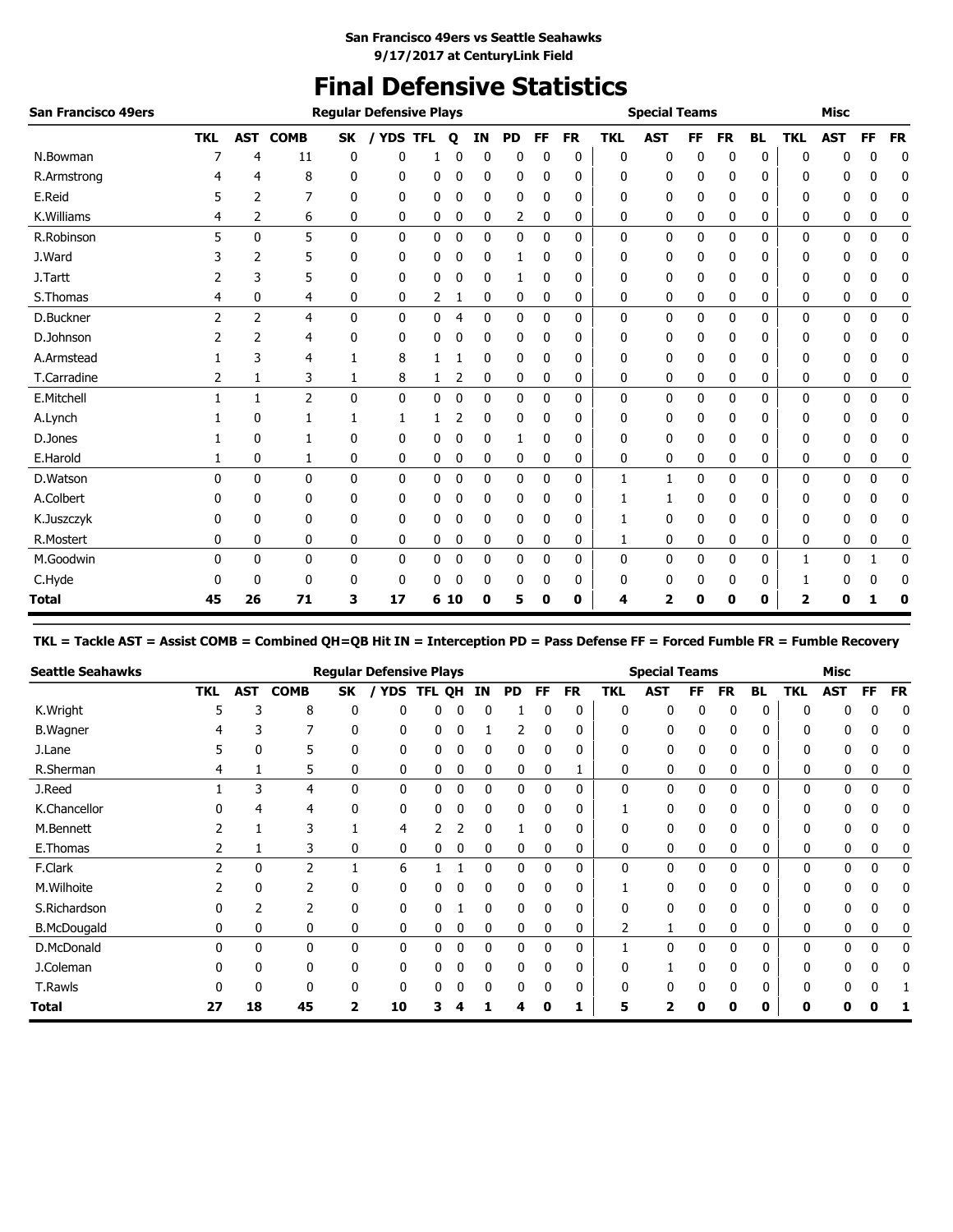## **San Francisco 49ers vs Seattle Seahawks**

**9/17/2017 at CenturyLink Field**

# **First Half Summary**

|                                   |                              | PERIOD SCORES                                    |            |            |    |              |                      | TIME OF POSSESSION      |            |                  |               |           |
|-----------------------------------|------------------------------|--------------------------------------------------|------------|------------|----|--------------|----------------------|-------------------------|------------|------------------|---------------|-----------|
| 49ers                             |                              | $0\;6=6$                                         |            |            |    | 49ers        |                      | 9:13                    |            |                  |               |           |
| Seahawks                          |                              | $60 = 6$                                         |            |            |    | Seahawks     |                      | 20:47                   |            |                  |               |           |
|                                   |                              |                                                  |            |            |    |              | <b>Scoring Plays</b> |                         |            |                  |               |           |
| <b>Team</b>                       | Qtr                          | Time Play Description (Extra Point) (Drive Info) |            |            |    |              |                      |                         |            | <b>Visitor</b>   |               | Home      |
| Seahawks                          | 1                            | 8:38 B. Walsh 25 yd. Field Goal (16-68, 6:22)    |            |            |    |              |                      |                         |            |                  | $\mathbf{0}$  | 3         |
| Seahawks                          | 1                            | 0:49 B. Walsh 27 yd. Field Goal (10-27, 4:42)    |            |            |    |              |                      |                         |            |                  | 0             | 6         |
| 49ers                             | 2                            | 1:55 R.Gould 40 yd. Field Goal (6-67, 2:37)      |            |            |    |              |                      |                         |            |                  | 3             | 6         |
| 49ers                             | 2                            | 0:17 R.Gould 37 yd. Field Goal (7-49, 0:39)      |            |            |    |              |                      |                         |            |                  | 6             | 6         |
|                                   |                              |                                                  |            |            |    |              |                      | San Francisco 49ers     |            | Seattle Seahawks |               |           |
| <b>TOTAL FIRST DOWNS</b>          |                              |                                                  |            |            |    |              |                      | 5                       |            |                  |               | 10        |
|                                   |                              | First Downs Rushing-Passing-by Penalty           |            |            |    |              |                      | $2 - 1 - 2$             |            |                  | $2 - 8 - 0$   |           |
| <b>THIRD DOWN EFFICIENCY</b>      |                              |                                                  |            |            |    |              |                      | 1-6-17%                 |            |                  | 5-12-42%      |           |
| <b>TOTAL NET YARDS</b>            |                              |                                                  |            |            |    |              |                      | 146                     |            |                  |               | 167       |
|                                   | <b>Total Offensive Plays</b> |                                                  |            |            |    |              |                      | 23                      |            |                  |               | 45        |
| <b>NET YARDS RUSHING</b>          |                              |                                                  |            |            |    |              |                      | 103                     |            |                  |               | 39        |
| <b>NET YARDS PASSING</b>          |                              |                                                  |            |            |    |              |                      | 43                      |            |                  |               | 128       |
|                                   | <b>Gross Yards Passing</b>   |                                                  |            |            |    |              |                      | 47                      |            |                  |               | 137       |
|                                   |                              | Times thrown-yards lost attempting to pass       |            |            |    |              |                      | $1 - 4$                 |            |                  |               | $2 - 9$   |
|                                   |                              | Pass Attempts-Completions-Had Intercepted        |            |            |    |              |                      | $14 - 8 - 1$            |            |                  | $25 - 16 - 0$ |           |
| <b>Punts-Number and Average</b>   |                              |                                                  |            |            |    |              |                      | $3 - 41.7$              |            |                  | 4 - 48        |           |
| <b>Penalties-Number and Yards</b> |                              |                                                  |            |            |    |              |                      | $2 - 16$                |            |                  | $4 - 35$      |           |
| <b>Fumbles-Number and Lost</b>    |                              |                                                  |            |            |    |              |                      | $0 - 0$                 |            |                  |               | $2 - 0$   |
| <b>Red Zone Efficiency</b>        |                              |                                                  |            |            |    |              |                      | $0 - 2 - 0%$            |            |                  | $0 - 2 - 0%$  |           |
| <b>Average Drive Start</b>        |                              |                                                  |            |            |    |              |                      | <b>SF 29</b>            |            |                  | <b>SEA 25</b> |           |
|                                   |                              | <b>San Francisco 49ers</b>                       |            |            |    |              |                      | <b>Seattle Seahawks</b> |            |                  |               |           |
| <b>RUSHING</b>                    |                              | <b>ATT</b>                                       | <b>YDS</b> | <b>AVG</b> | LG | <b>TD</b>    | <b>RUSHING</b>       | <b>ATT</b>              | <b>YDS</b> | <b>AVG</b>       | LG            | <b>TD</b> |
| C.Hyde                            |                              | 7                                                | 102        | 14.6       | 61 | 0            | C.Carson             | 8                       | 23         | 2.9              | 8             | 0         |
| M.Breida                          |                              | 1                                                | 1          | 1.0        | 1  | 0            | R.Wilson             | 5                       | 12         | 2.4              | 9             | 0         |
|                                   |                              |                                                  |            |            |    |              | T.Rawls              | 5                       | 4          | 0.8              | 7             | 0         |
| Total                             |                              | 8                                                | 103        | 12.9       | 61 | $\mathbf{0}$ | Total                | 18                      | 39         | 2.2              | 9             | 0         |

| <b>PASSING</b>             | <b>ATT</b> | <b>CMP</b> |                 | YDS SK/YD TD                   |              | LG         | IN   | <b>RT</b>    |    | <b>PASSING</b>   |   |              |                       |              | <b>ATT</b> | <b>CMP</b>           |              | YDS SK/YD TD |              |            | LG          | IN        | <b>RT</b> |
|----------------------------|------------|------------|-----------------|--------------------------------|--------------|------------|------|--------------|----|------------------|---|--------------|-----------------------|--------------|------------|----------------------|--------------|--------------|--------------|------------|-------------|-----------|-----------|
| <b>B.Hoyer</b>             | 14         | 8          | 47              | 1/4                            | $\mathbf{0}$ | 14         |      | 33.9         |    | R. Wilson        |   |              |                       |              | 25         | 16                   | 137          |              | 2/9          | 0          | 22          | 0         | 78.2      |
| Total                      | 14         | 8          | 47              | 1/4                            | 0            | 14         |      | 33.9         |    | Total            |   |              |                       |              | 25         | 16                   | 137          |              | 2/9          | 0          | 22          | 0         | 78.3      |
| <b>PASS RECEIVING</b>      |            | <b>TAR</b> | <b>REC</b>      | <b>YDS</b>                     | <b>AVG</b>   |            | LG   | TD           |    |                  |   |              | <b>PASS RECEIVING</b> |              |            | <b>TAR</b>           | <b>REC</b>   | <b>YDS</b>   |              | <b>AVG</b> |             | LG        | TD        |
| P.Garcon                   |            | 3          | 2               | 15                             | 7.5          |            | 9    |              | 0  | <b>T.Lockett</b> |   |              |                       |              |            | 6                    | 5            |              | 59           | 11.8       |             | 22        | 0         |
| G.Kittle                   |            | 2          | 2               | 13                             | 6.5          |            | 14   |              | 0  | D.Baldwin        |   |              |                       |              |            | 5                    | 4            |              | 17           | 4.3        |             | 10        | 0         |
| C.Hyde                     |            | 4          |                 | 11                             | 5.5          |            | 8    |              | 0  | L.Willson        |   |              |                       |              |            |                      | 3            |              | 25           | 8.3        |             | 19        | 0         |
| T.Taylor                   |            | 2          |                 | 5                              | 5.0          |            | 5    |              | 0  | C.Prosise        |   |              |                       |              |            | 5                    | 2            |              | 13           | 6.5        |             | 9         | 0         |
| M.Breida                   |            |            |                 | 3                              | 3.0          |            | 3    |              | 0  | A.Darboh         |   |              |                       |              |            |                      |              |              | 16           | 16.0       |             | 16        | 0         |
| M.Goodwin                  |            |            | 0               | 0                              | 0.0          |            | 0    |              | 0  | C.Carson         |   |              |                       |              |            |                      |              |              | 7            | 7.0        |             |           | 0         |
|                            |            |            |                 |                                |              |            |      |              |    | P.Richardson     |   |              |                       |              |            |                      | 0            |              | 0            | 0.0        |             | 0         | 0         |
|                            |            |            |                 |                                |              |            |      |              |    | J.Graham         |   |              |                       |              |            |                      | 0            |              | 0            | 0.0        |             | 0         | 0         |
|                            |            |            |                 |                                |              |            |      |              |    | T.McEvoy         |   |              |                       |              |            |                      | $\mathbf{0}$ |              | $\mathbf{0}$ | 0.0        |             | 0         | 0         |
| Total                      |            | 13         | 8               | 47                             | 5.9          |            | 14   |              | 0  | Total            |   |              |                       |              |            | 25                   | 16           | 137          |              | 8.6        |             | 22        | 0         |
| <b>San Francisco 49ers</b> |            |            |                 | <b>Regular Defensive Plays</b> |              |            |      |              |    |                  |   |              |                       |              |            | <b>Special Teams</b> |              |              |              |            | <b>Misc</b> |           |           |
|                            | <b>TKL</b> |            | <b>AST COMB</b> |                                | SK           | <b>YDS</b> | TFL. | $\mathbf{o}$ | ΙN | PD.              |   | <b>FF</b>    | FR                    | <b>TKL</b>   | <b>AST</b> | FF                   | <b>FR</b>    | <b>BL</b>    | TKL          |            | <b>AST</b>  | <b>FF</b> | <b>FR</b> |
| N.Bowman                   |            | 5          | 2               | 7                              | 0            |            | 0    |              | 0  | 0                | 0 | $\mathbf{0}$ | 0                     | $\mathbf{0}$ |            | 0<br>0               | 0            | 0            |              | 0          | 0           | 0         | 0         |
| E.Reid                     |            | 4          | 2               | 6                              | 0            |            | 0    | 0            | 0  | 0                | 0 | 0            | 0                     | 0            |            | 0<br>0               | 0            | 0            |              | 0          | 0           | 0         | 0         |
| R.Robinson                 |            | 3          | 0               | 3                              | $\mathbf{0}$ |            | 0    | 0            | 0  | 0                | 0 | 0            | 0                     | 0            |            | 0<br>0               | 0            | 0            |              | 0          | 0           | 0         | 0         |

S.Thomas 3 0 3 0 0 2 0 0 0 0 0 0 0 0 0 0 0 0 0 0 **Total 15 4 19 0 0 3 0 0 0 0 0 0 0 0 0 0 0 0 0 0**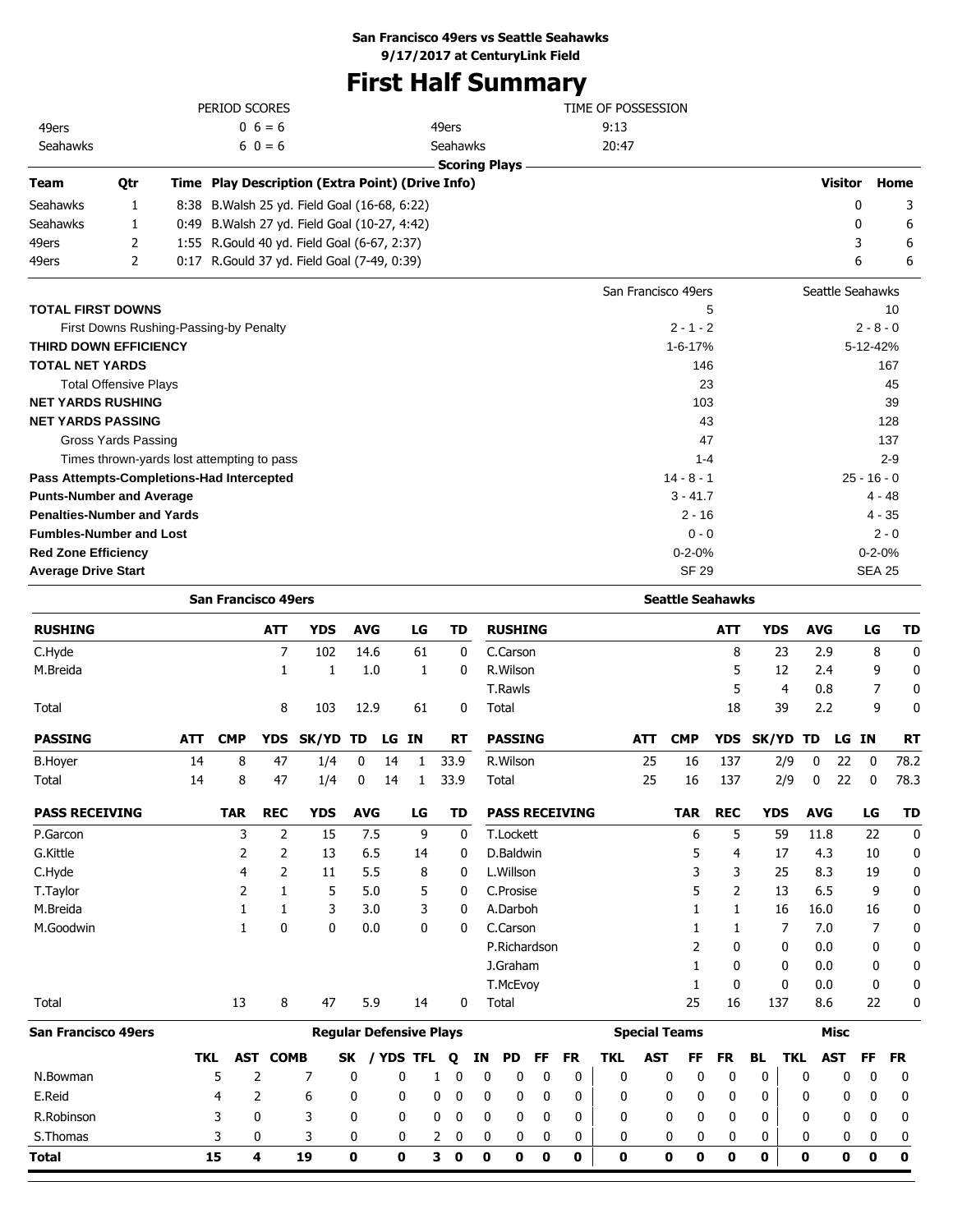# **First Half Summary**

| <b>Seattle Seahawks</b> |      |            |             |           | <b>Regular Defensive Plays</b> |   |    |    |    |    |     | <b>Special Teams</b> |    |    |    |            | Misc       |     |           |
|-------------------------|------|------------|-------------|-----------|--------------------------------|---|----|----|----|----|-----|----------------------|----|----|----|------------|------------|-----|-----------|
|                         | TKL. | <b>AST</b> | <b>COMB</b> | <b>SK</b> | / YDS TFL QH                   |   | IN | PD | FF | FR | TKL | <b>AST</b>           | FF | FR | BL | <b>TKL</b> | <b>AST</b> | FF. | <b>FR</b> |
| K.Wright                |      |            |             |           |                                | υ |    |    |    | 0  | 0   |                      |    |    | 0  |            |            |     | 0         |
| <b>B.</b> Wagner        |      |            | 4           |           |                                |   |    |    |    | 0  | 0   |                      |    |    | 0  |            |            |     | 0         |
| M.Bennett               |      |            |             |           | 4                              |   |    |    |    | 0  | 0   |                      |    |    | 0  |            |            |     | - 0       |
| R.Sherman               |      |            |             |           |                                |   |    |    |    |    | 0   |                      |    |    | 0  |            |            |     | - 0       |
| <b>Total</b>            |      |            | 15          |           | 4                              |   |    |    | o  |    | 0   | 0                    | o  |    |    | o          |            |     | 0         |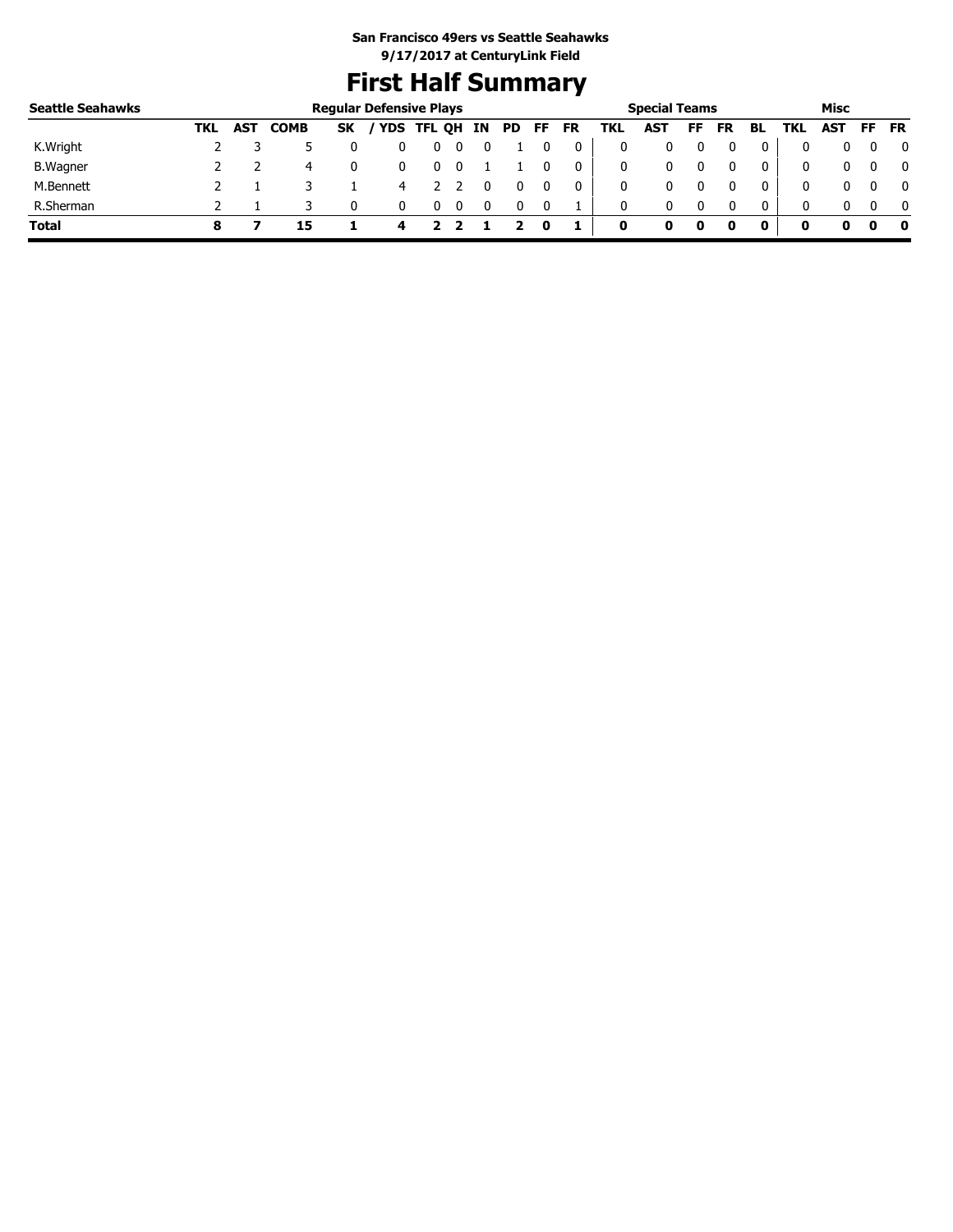## **Play By Play Play Play Play First Quarter First All Structure 10 and 17/2017** 9/17/2017

SF wins the coin toss and elects to defer. SEA elects to Receive, and SF elects to defend the south goal.

B.Pinion kicks 65 yards from SF 35 to end zone, Touchback.

### **Seattle Seahawks at 15:00**

|                 | SF 0 SEA 3, 16 plays, 68 yards, 1 penalty, 6:22 drive, 6:22 elapsed                                                             |                |
|-----------------|---------------------------------------------------------------------------------------------------------------------------------|----------------|
| $4 - 7 - SF7$   | (8:41) B. Walsh 25 yard field goal is GOOD, Center-T.Ott, Holder-J. Ryan.                                                       |                |
| $3-7-SF7$       | (8:49) (Shotgun) R. Wilson pass incomplete short left to D. Baldwin.                                                            |                |
| $2 - 7 - SF7$   | (8:53) (Shotgun) R. Wilson pass incomplete short middle to C. Prosise.                                                          |                |
| $1-7-SF7$       | (9:34) T. Rawls left tackle to SF 7 for no gain (A. Armstead; T. Carradine).                                                    |                |
|                 | Penalty on SF-A.Armstead, Defensive Holding, declined.                                                                          |                |
| 2-7-SF 29       | (9:48) (Shotgun) R. Wilson pass deep right to T. Lockett pushed ob at SF 7 for 22 yards (K. Williams).                          | <b>P4</b>      |
| $1-10-SF$ 32    | (10:24) C.Carson left tackle to SF 29 for 3 yards (R.Armstrong; A.Armstead).                                                    |                |
| 4-1-SF 41       | $(10:53)$ (Shotgun) R. Wilson left end ran ob at SF 32 for 9 yards (J. Tartt).                                                  | R <sub>3</sub> |
| $3-8-SF$ 48     | (11:26) (Shotgun) R. Wilson pass short left to C. Carson to SF 41 for 7 yards (J. Ward; K. Williams).                           |                |
| $2 - 8 - SF 48$ | (11:30) (Shotgun) R. Wilson pass incomplete short left to P. Richardson.                                                        |                |
| $1 - 10 - 50$   | $(11:55)$ R. Wilson pass short right to D. Baldwin pushed ob at SF 48 for 2 yards (E. Reid).                                    |                |
| 3-6-SEA 40      | (12:18) (Shotgun) R. Wilson pass short left to D. Baldwin pushed ob at 50 for 10 yards (D. Johnson).                            | P <sub>2</sub> |
| 3-11-SEA 35     | (12:34) (Shotgun) PENALTY on SF-E.Dumervil, Neutral Zone Infraction, 5 yards, enforced at SEA 35 - No Play.                     |                |
| 2-10-SEA 36     | (13:07) R. Wilson FUMBLES (Aborted) at SEA 31, recovered by SEA-T. Rawls at SEA 35. T. Rawls to SEA 35 for no gain (S. Thomas). |                |
| 1-10-SEA 36     | (13:11) (Shotgun) R. Wilson pass incomplete short left to J. Graham (J. Tartt).                                                 |                |
| 3-8-SEA 27      | (13:50) (Shotgun) R. Wilson pass short left to C. Prosise to SEA 36 for 9 yards (J. Ward).                                      | P <sub>1</sub> |
| 2-9-SEA 26      | (14:27) T.Rawls right guard to SEA 27 for 1 yard (D.Buckner).                                                                   |                |
| 1-10-SEA 25     | $(15:00)$ R. Wilson left end to SEA 26 for 1 yard (E. Reid).                                                                    |                |

B.Walsh kicks 65 yards from SEA 35 to end zone, Touchback.

### **San Francisco 49ers at 8:38**

|                                 | SF 0 SEA 6, 10 plays, 27 yards, 4:42 drive, 14:11 elapsed                                                                                                                                                                                         |                |
|---------------------------------|---------------------------------------------------------------------------------------------------------------------------------------------------------------------------------------------------------------------------------------------------|----------------|
| $4-9-SF9$                       | (:53) B. Walsh 27 yard field goal is GOOD, Center-T.Ott, Holder-J. Ryan.                                                                                                                                                                          |                |
| $3-9-SF9$                       | (:57) (Shotgun) R. Wilson pass incomplete short middle to T. McEvoy (K. Williams).                                                                                                                                                                |                |
| 2-11-SF 11                      | $(1:39)$ R. Wilson pass short left to D. Baldwin to SF 9 for 2 yards (R. Robinson).                                                                                                                                                               |                |
| $1-7-SF7$                       | $(2:14)$ T. Rawls right end to SF 11 for -4 yards (N. Bowman).                                                                                                                                                                                    |                |
| $3-2-SF13$                      | (2:47) (Shotgun) R. Wilson pass short middle to T. Lockett to SF 7 for 6 yards (N. Bowman; E. Reid).                                                                                                                                              | P <sub>6</sub> |
| 2-10-SF 21                      | (3:26) (Shotgun) R. Wilson pass short right to T. Lockett to SF 13 for 8 yards (R. Robinson).                                                                                                                                                     |                |
| $1-10-SF21$                     | $(4:01)$ T. Rawls left guard to SF 21 for no gain $(S. Thomas)$ .                                                                                                                                                                                 |                |
| 3-11-SF 37                      | (4:31) R. Wilson pass short middle to A. Darboh to SF 21 for 16 yards (D. Johnson; J. Tartt) [D. Buckner].                                                                                                                                        | P <sub>5</sub> |
| 2-18-SF 44                      | (4:52) (Shotgun) T.Rawls left tackle to SF 37 for 7 yards (N.Bowman).                                                                                                                                                                             |                |
| $1-10-SF$ 36                    | (5:31) (Shotgun) R. Wilson sacked at SF 44 for -8 yards (T. Carradine).                                                                                                                                                                           |                |
| <b>Seattle Seahawks at 5:31</b> |                                                                                                                                                                                                                                                   |                |
| $1-10-SF39$                     | (5:39) (Shotgun) B.Hover pass short middle intended for C.Hyde INTERCEPTED by B.Wagner at SF 43. B.Wagner to SF 36 for 7 yards<br>(M.Goodwin). FUMBLES (M.Goodwin), recovered by SEA-R.Sherman at SF 36. R.Sherman to SF 36 for no gain (C.Hyde). |                |
| San Francisco 49ers at 5:39     |                                                                                                                                                                                                                                                   |                |
| 4-9-SEA 18                      | (5:50) J.Ryan punts 54 yards to SF 28, Center-T.Ott. T.Taylor to SF 39 for 11 yards (D.McDonald).                                                                                                                                                 |                |
| 3-9-SEA 18                      | (5:54) (Shotgun) R. Wilson pass incomplete deep left to T. Lockett.                                                                                                                                                                               |                |
| 2-8-SEA 19                      | $(6:32)$ R. Wilson sacked at SEA 18 for $-1$ yards $(A.L$ ynch).                                                                                                                                                                                  |                |
| 1-10-SEA 17                     | (7:07) C.Carson right tackle to SEA 19 for 2 yards (N.Bowman).                                                                                                                                                                                    |                |
| <b>Seattle Seahawks at 7:07</b> |                                                                                                                                                                                                                                                   |                |
| 4-1-SF 34                       | (7:15) B.Pinion punts 49 yards to SEA 17, Center-K.Nelson, fair catch by T.Lockett.                                                                                                                                                               |                |
| 3-1-SF 34                       | (7:56) (Shotgun) C.Hyde right guard to SF 34 for no gain (S.Richardson; K.Chancellor).                                                                                                                                                            |                |
| 3-6-SF 29                       | (7:56) (Shotgun) PENALTY on SEA-F.Clark, Neutral Zone Infraction, 5 yards, enforced at SF 29 - No Play. Unabated to the OB.                                                                                                                       |                |
| 2-6-SF 29                       | (8:02) B. Hover pass incomplete deep left to M. Goodwin.                                                                                                                                                                                          |                |
| $1-10-SF25$                     | (8:38) C.Hyde right tackle to SF 29 for 4 yards (B.Wagner; K.Wright).                                                                                                                                                                             |                |
|                                 |                                                                                                                                                                                                                                                   |                |

B.Walsh kicks 67 yards from SEA 35 to SF -2. V.Bolden pushed ob at SF 32 for 34 yards (K.Chancellor).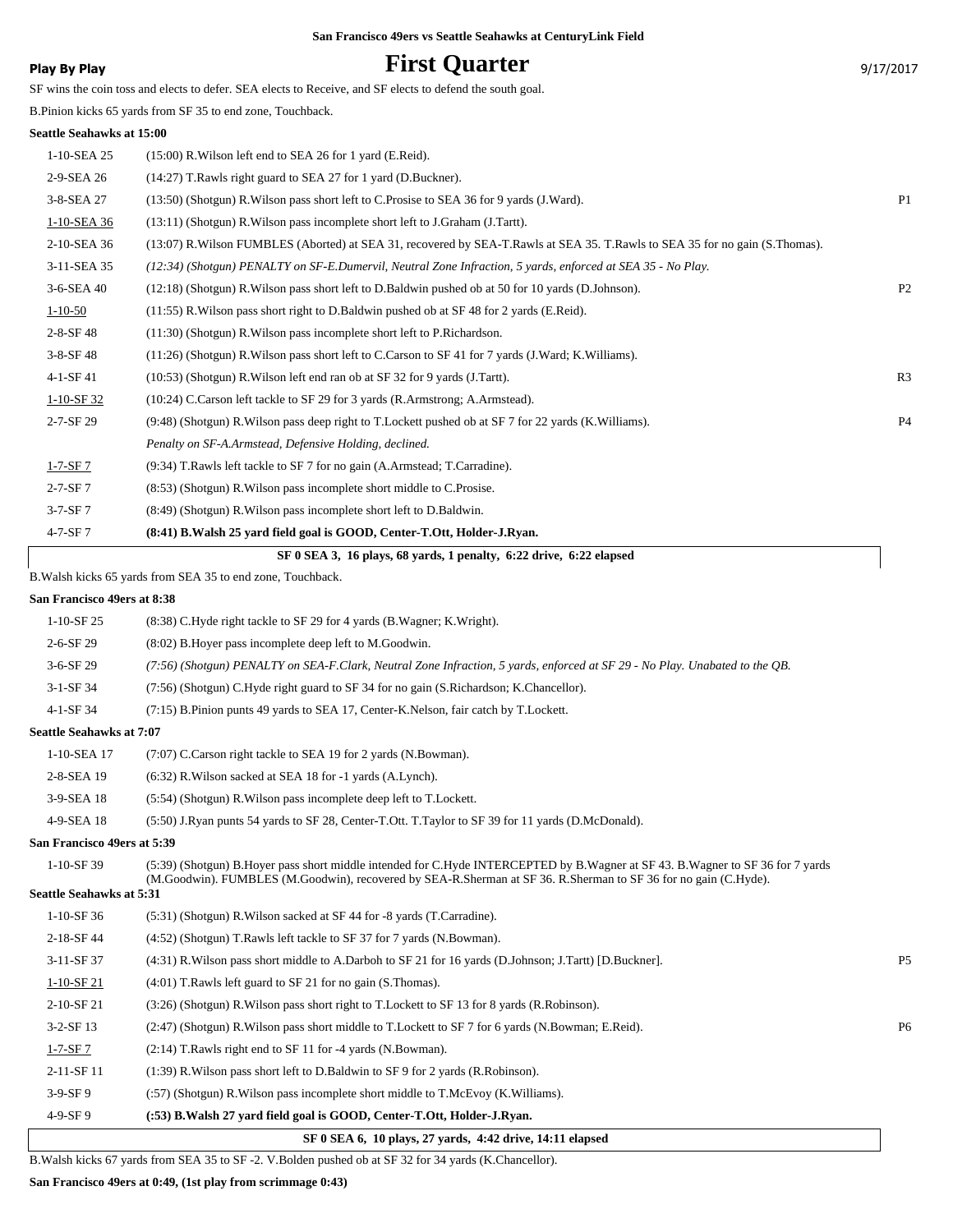| 1-10-SF 32 | $(3.43)$ C.Hyde up the middle to SF 38 for 6 yards (B.Wagner; K.Wright). |
|------------|--------------------------------------------------------------------------|
|            |                                                                          |

*PENALTY on SEA-J.Reed, Illegal Use of Hands, 5 yards, enforced at SF 38.* X1

1-10-SF 43 (:24) B.Hoyer pass short left to G.Kittle to SF 42 for -1 yards (S.Richardson; J.Reed).

| <b>END OF OUARTER</b>      |              | Time                                    |                 | <b>First Downs</b> | <b>Efficiencies</b> |        |  |
|----------------------------|--------------|-----------------------------------------|-----------------|--------------------|---------------------|--------|--|
|                            | <b>Score</b> | Poss                                    | $R$ $P$ $X$ $T$ |                    | 3 Down              | 4 Down |  |
| <b>San Francisco 49ers</b> |              | 2:28                                    |                 | $0 \t 0 \t 1 \t 1$ | 0/1                 | 0/0    |  |
| <b>Seattle Seahawks</b>    |              | $12:32 \quad 1 \quad 5 \quad 0 \quad 6$ |                 |                    | 4/8                 |        |  |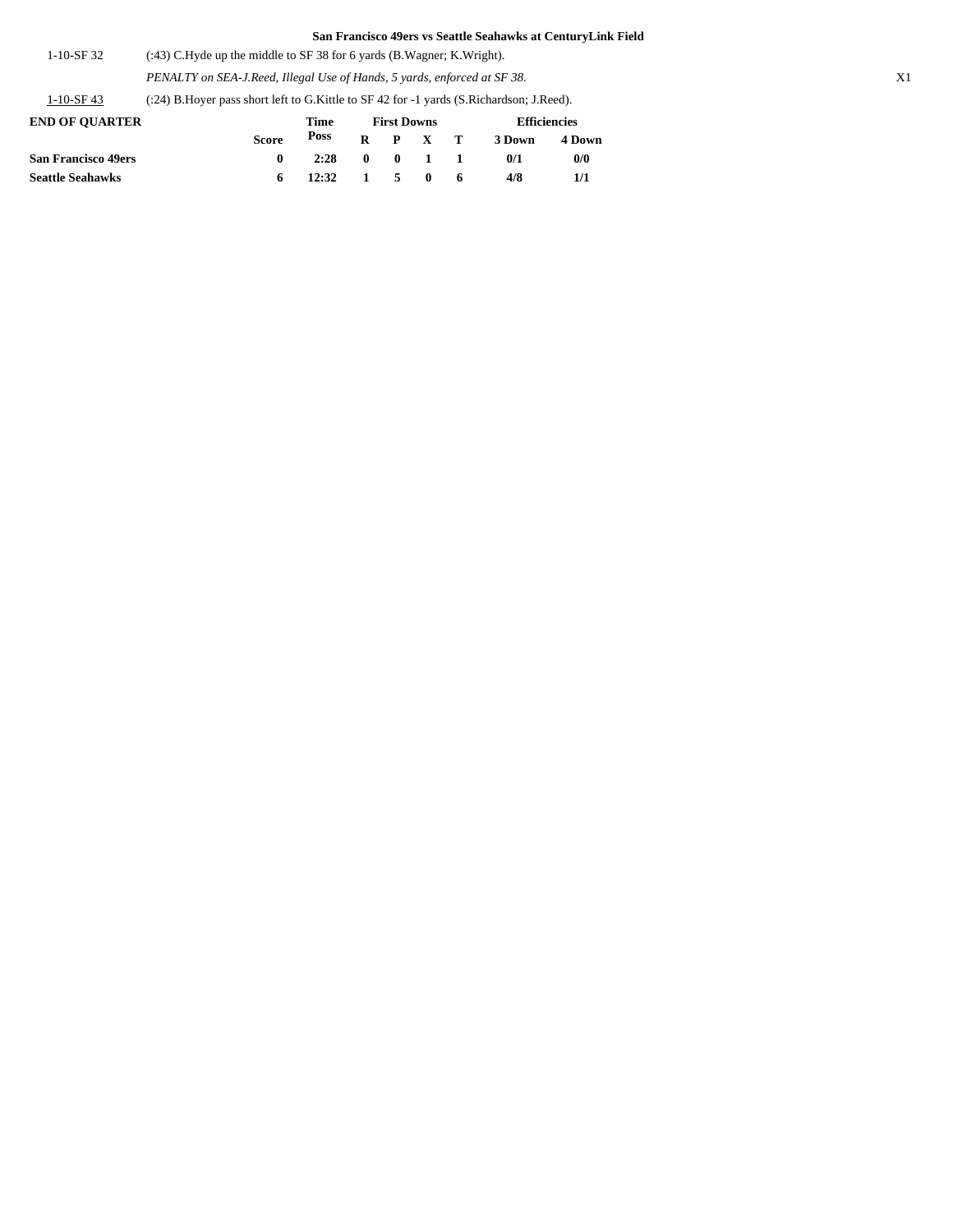| <b>Play By Play</b>             | <b>Second Quarter</b>                                                                                                                                                                                                                      | 9/17/2017      |
|---------------------------------|--------------------------------------------------------------------------------------------------------------------------------------------------------------------------------------------------------------------------------------------|----------------|
| San Francisco 49ers continued.  |                                                                                                                                                                                                                                            |                |
| 2-11-SF 42                      | (15:00) (Shotgun) B. Hoyer pass short right to C. Hyde to SF 45 for 3 yards (M. Wilhoite).                                                                                                                                                 |                |
|                                 | Timeout #1 by SF at 14:16.                                                                                                                                                                                                                 |                |
| $3-8-SF$ 45                     | (14:16) (Shotgun) B. Hoyer pass short middle to T. Taylor to 50 for 5 yards (B. Wagner).                                                                                                                                                   |                |
| $4 - 3 - 50$                    | (13:40) B.Pinion punts 47 yards to SEA 3, Center-K.Nelson, downed by SF-A.Jackson.                                                                                                                                                         |                |
| Seattle Seahawks at 13:31       |                                                                                                                                                                                                                                            |                |
| $1-10-SEA$ 3                    | (13:31) C.Carson right guard to SEA 4 for 1 yard (E.Mitchell).                                                                                                                                                                             |                |
| 2-9-SEA 4                       | (12:58) C.Carson right guard to SEA 7 for 3 yards (N.Bowman).                                                                                                                                                                              |                |
|                                 | Timeout #1 by SEA at 12:15.                                                                                                                                                                                                                |                |
| 3-6-SEA 7                       | (12:15) (Shotgun) R. Wilson pass short left to T. Lockett ran ob at SEA 16 for 9 yards (R. Robinson) [A. Lynch].                                                                                                                           | P7             |
| 1-10-SEA 16                     | (11:53) C.Carson right guard to SEA 23 for 7 yards (N.Bowman; J.Tartt).                                                                                                                                                                    |                |
|                                 | PENALTY on SEA-L. Willson, Offensive Holding, 10 yards, enforced at SEA 23.                                                                                                                                                                |                |
| 1-13-SEA 13                     | (11:36) (Shotgun) R. Wilson pass short right to T. Lockett pushed ob at SEA 27 for 14 yards (E. Reid).                                                                                                                                     | P <sub>8</sub> |
| 1-10-SEA 27                     | $(11:15)$ C.Carson right end to SEA 27 for no gain (E.Reid). SEA-J.Graham was injured during the play.                                                                                                                                     |                |
| 2-10-SEA 27                     | (10:41) (Shotgun) R. Wilson pass short right to L. Willson to SEA 29 for 2 yards (D. Johnson).                                                                                                                                             |                |
| 3-8-SEA 29                      | (10:04) (Shotgun) R. Wilson pass incomplete deep left to C. Prosise (K. Williams).                                                                                                                                                         |                |
| 4-8-SEA 29                      | (9:58) J.Ryan punts 57 yards to SF 14, Center-T.Ott. T.Taylor to SF 35 for 21 yards (B.McDougald).                                                                                                                                         |                |
| San Francisco 49ers at 9:46     |                                                                                                                                                                                                                                            |                |
| $1-10-SF35$                     | (9:46) B. Hoyer pass short middle to G. Kittle to SF 49 for 14 yards (R. Sherman; K. Chancellor).                                                                                                                                          | P <sub>2</sub> |
| 1-10-SF 49                      | (9:02) B. Hoyer pass incomplete deep left.                                                                                                                                                                                                 |                |
|                                 | PENALTY on SF-B.Hoyer, Intentional Grounding, 11 yards, enforced at SF 49.                                                                                                                                                                 |                |
| 2-21-SF 38                      | (8:56) (Shotgun) B.Hoyer pass short right to P.Garcon to SF 44 for 6 yards (K.Wright).                                                                                                                                                     |                |
| 3-15-SF 44                      | (8:12) (Shotgun) B.Hoyer pass short right to C.Hyde pushed ob at SEA 48 for 8 yards (K.Wright).                                                                                                                                            |                |
| 4-7-SEA 48                      | (7:55) B.Pinion punts 29 yards to SEA 19, Center-K.Nelson, fair catch by T.Lockett.                                                                                                                                                        |                |
| <b>Seattle Seahawks at 7:46</b> |                                                                                                                                                                                                                                            |                |
| 1-10-SEA 19                     | (7:46) R. Wilson pass short right to D. Baldwin to SEA 22 for 3 yards (K. Williams).                                                                                                                                                       |                |
| 2-7-SEA 22                      | (7:15) C.Carson right tackle to SEA 30 for 8 yards (T.Carradine).                                                                                                                                                                          | R9             |
| 1-10-SEA 30                     | $(6:36)$ R. Wilson pass short right to L. Willson to SEA 49 for 19 yards (D. Jones) [T. Carradine].                                                                                                                                        | P10            |
| 1-10-SEA 49                     | (5:59) C.Carson right tackle to SEA 48 for -1 yards (S.Thomas).                                                                                                                                                                            |                |
| 2-11-SEA 48                     | (5:25) (Shotgun) R. Wilson pass short left to L. Willson to SF 48 for 4 yards (R. Armstrong; E. Reid).                                                                                                                                     |                |
|                                 |                                                                                                                                                                                                                                            |                |
| 3-7-SF 48<br>4-7-SF 48          | (4:47) (Shotgun) R. Wilson pass incomplete deep left to P. Richardson [D. Buckner]. SF-E. Reid was injured during the play. His return is<br>Questionable.<br>(4:39) J.Ryan punts 37 yards to SF 11, Center-T.Ott, fair catch by T.Taylor. |                |
| San Francisco 49ers at 4:32     |                                                                                                                                                                                                                                            |                |
| $1-10-SF11$                     | (4:32) C.Hyde left end to SF 17 for 6 yards (E.Thomas).                                                                                                                                                                                    |                |
| 2-4-SF 17                       | (3:54) C.Hyde left tackle pushed ob at SEA 22 for 61 yards (J.Lane).                                                                                                                                                                       | R <sub>3</sub> |
| $1-10-SEA$ 22                   | (3:16) M.Breida up the middle to SEA 21 for 1 yard (K.Wright; M.Bennett).                                                                                                                                                                  |                |
| 2-9-SEA 21                      | (2:41) B. Hoyer pass short right to M. Breida pushed ob at SEA 18 for 3 yards (B. Wagner).                                                                                                                                                 |                |
| 3-6-SEA 18                      | (2:05) B.Hoyer sacked at SEA 22 for -4 yards (M.Bennett).                                                                                                                                                                                  |                |
| Two-Minute Warning              |                                                                                                                                                                                                                                            |                |
| 4-10-SEA 22                     | (2:00) R.Gould 40 yard field goal is GOOD, Center-K.Nelson, Holder-B.Pinion.                                                                                                                                                               |                |
|                                 | SF 3 SEA 6, 6 plays, 67 yards, 2:37 drive, 13:05 elapsed                                                                                                                                                                                   |                |
|                                 | B. Pinion kicks 65 yards from SF 35 to end zone, Touchback.                                                                                                                                                                                |                |
| Seattle Seahawks at 1:55        |                                                                                                                                                                                                                                            |                |
| 1-10-SEA 25                     | (1:55) (Shotgun) R. Wilson left end to SEA 28 for 3 yards (J. Ward).                                                                                                                                                                       |                |
| 2-7-SEA 28                      | (1:34) (No Huddle, Shotgun) R. Wilson pass short right to C. Prosise to SEA 32 for 4 yards (N. Bowman).                                                                                                                                    |                |
| 3-3-SEA 32                      | (1:12) (No Huddle, Shotgun) R. Wilson pass incomplete short left to C. Prosise.                                                                                                                                                            |                |
| 4-3-SEA 32                      | (1:07) J.Ryan punts 44 yards to SF 24, Center-T.Ott. T.Taylor pushed ob at SF 32 for 8 yards (B.McDougald).                                                                                                                                |                |
| San Francisco 49ers at 0:56     |                                                                                                                                                                                                                                            |                |
| 1-10-SF 32                      | (:56) (Shotgun) B. Hover pass incomplete short middle to C. Hyde.                                                                                                                                                                          |                |
| 2-10-SF 32                      | (:53) (Shotgun) C.Hyde up the middle to SF 30 for -2 yards (M.Bennett).                                                                                                                                                                    |                |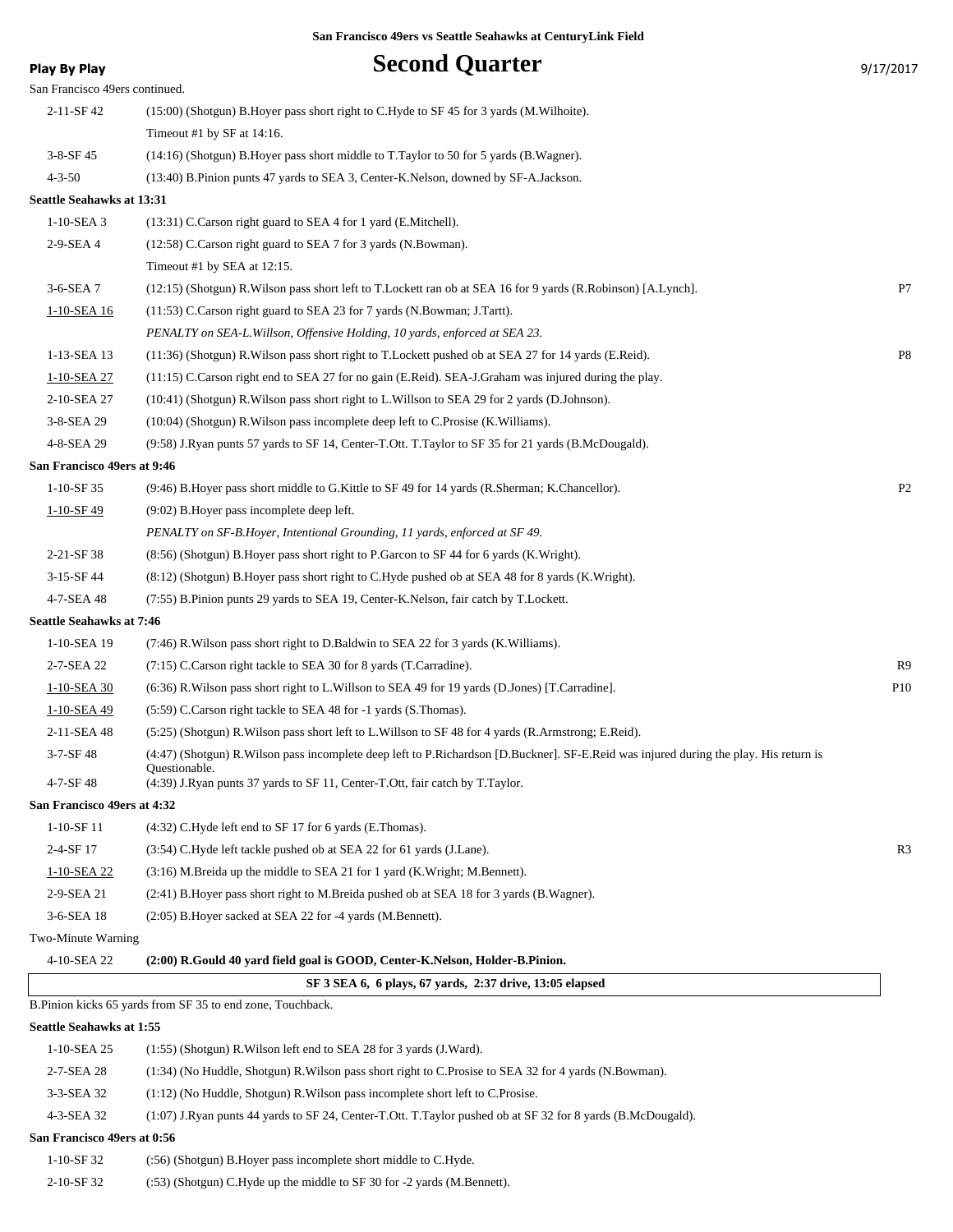| SF 6 SEA 6, 7 plays, 49 yards, 1 penalty, 0:39 drive, 14:43 elapsed |                                                                                            |                |  |  |  |
|---------------------------------------------------------------------|--------------------------------------------------------------------------------------------|----------------|--|--|--|
| 4-1-SEA 19                                                          | (:22) R.Gould 37 yard field goal is GOOD, Center-K.Nelson, Holder-B.Pinion.                |                |  |  |  |
| 3-1-SEA 19                                                          | (:25) (Shotgun) B.Hover pass incomplete short middle to T.Taylor (K.Wright) [M.Bennett].   |                |  |  |  |
| 2-1-SEA 19                                                          | (:29) (Shotgun) B.Hover pass incomplete short middle to P.Garcon.                          |                |  |  |  |
|                                                                     | Timeout $#2$ by SF at 00:29.                                                               |                |  |  |  |
| 1-10-SEA 28                                                         | (:33) (Shotgun) B. Hover pass short right to P. Garcon to SEA 19 for 9 yards (R. Sherman). |                |  |  |  |
|                                                                     | PENALTY on SEA-C.Avril, Face Mask (15 Yards), 15 yards, enforced at SEA 43.                | X <sub>5</sub> |  |  |  |
| $3-12-SF30$                                                         | (:42) (Shotgun) C.Hyde left tackle pushed ob at SEA 43 for 27 yards (R.Sherman).           | R <sub>4</sub> |  |  |  |
|                                                                     | Timeout #2 by SEA at 00:42.                                                                |                |  |  |  |

B.Pinion kicks 70 yards from SF 35 to SEA -5. T.Lockett to SEA 22 for 27 yards (D.Watson).

## **Seattle Seahawks at 0:17, (1st play from scrimmage 0:12)**

1-10-SEA 22 (:12) R.Wilson kneels to SEA 21 for -1 yards.

| <b>END OF OUARTER</b>      |              | Time           | <b>First Downs</b> |  |                 |  | <b>Efficiencies</b> |        |
|----------------------------|--------------|----------------|--------------------|--|-----------------|--|---------------------|--------|
|                            | <b>Score</b> | Poss           |                    |  | $R$ $P$ $X$ $T$ |  | 3 Down              | 4 Down |
| <b>San Francisco 49ers</b> |              | $6:45$ 2 1 1 4 |                    |  |                 |  | 1/5                 | 0/0    |
| <b>Seattle Seahawks</b>    |              | 8:15           | 1 3 0 4            |  |                 |  | 1/4                 | 0/0    |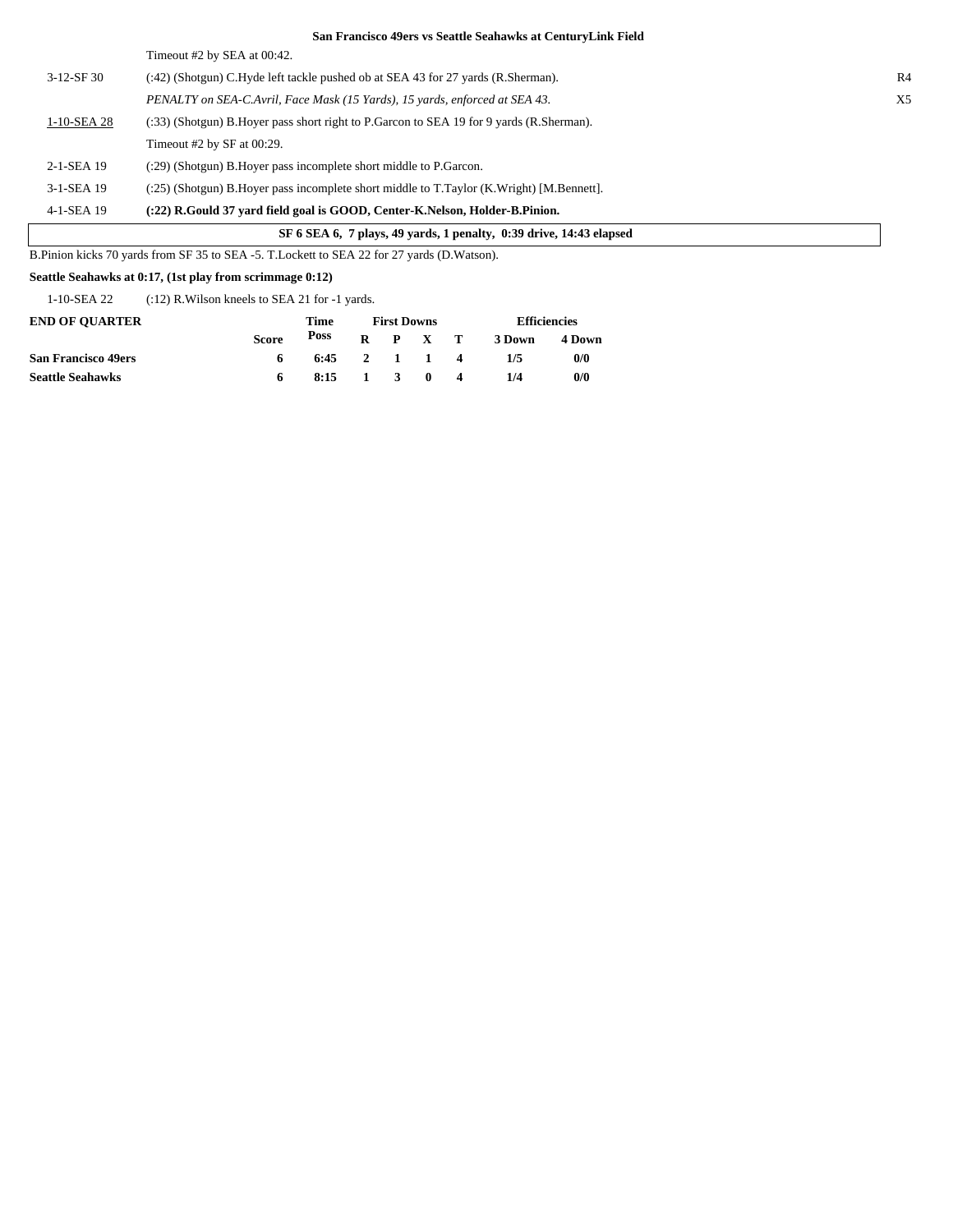## **Play By Play Play Play Play Third Quarter Play By Play 9/17/2017**

| . .uy vyuy                      |                                                                                                                             | ر2011 <i>- اد</i> |
|---------------------------------|-----------------------------------------------------------------------------------------------------------------------------|-------------------|
|                                 | SF elects to Receive, and SEA elects to defend the South goal.                                                              |                   |
|                                 | B. Walsh kicks 58 yards from SEA 35 to SF 7. V. Bolden to SF 26 for 19 yards (J. Coleman; B. McDougald).                    |                   |
|                                 | San Francisco 49ers at 15:00, (1st play from scrimmage 14:53)                                                               |                   |
| $1-10-SF26$                     | (14:53) B. Hoyer pass incomplete short middle to M. Goodwin (B. Wagner).                                                    |                   |
| 2-10-SF 26                      | (14:49) C.Hyde left tackle to SF 29 for 3 yards (K.Chancellor; J.Reed).                                                     |                   |
| $3 - 7 - SF$ 29                 | (14:09) (Shotgun) PENALTY on SEA-C.Avril, Neutral Zone Infraction, 5 yards, enforced at SF 29 - No Play. Unabated to the QB |                   |
| 3-2-SF 34                       | (13:55) (Shotgun) B.Hoyer pass short right to M.Goodwin to SF 38 for 4 yards (R.Sherman).                                   | P <sub>6</sub>    |
| $1-10-SF$ 38                    | (13:33) C.Hyde left tackle to SF 41 for 3 yards (K.Wright).                                                                 |                   |
| $2 - 7 - SF 41$                 | (12:59) C.Hyde left end to SF 42 for 1 yard (M.Wilhoite).                                                                   |                   |
|                                 | Timeout #1 by SF at 12:15.                                                                                                  |                   |
| 3-6-SF 42                       | (12:15) (Shotgun) B. Hoyer pass incomplete deep middle to T. Taylor.                                                        |                   |
|                                 | Penalty on SF-C.Hyde, Offensive Pass Interference, declined.                                                                |                   |
| 4-6-SF 42                       | (12:08) B.Pinion punts 45 yards to SEA 13, Center-K.Nelson. T.Lockett pushed ob at SEA 13 for no gain (K.Juszczyk).         |                   |
|                                 | PENALTY on SEA-J.Coleman, Offensive Holding, 6 yards, enforced at SEA 13.                                                   |                   |
| Seattle Seahawks at 11:57       |                                                                                                                             |                   |
| $1-10-SEA$ 7                    | $(11:57)$ C.Carson up the middle to SEA 11 for 4 yards (R.Armstrong).                                                       |                   |
| 2-6-SEA 11                      | (11:22) C.Carson right guard to SEA 15 for 4 yards (N.Bowman).                                                              |                   |
| 3-2-SEA 15                      | (10:46) C.Carson right tackle to SEA 20 for 5 yards (K.Williams; D.Johnson).                                                | R11               |
| 1-10-SEA 20                     | (10:11) R. Wilson pass short left to J. Graham to SEA 21 for 1 yard (E. Reid).                                              |                   |
| 2-9-SEA 21                      | (9:29) R. Wilson pass deep right to D. Baldwin to SEA 39 for 18 yards (R. Robinson).                                        | P <sub>12</sub>   |
| 1-10-SEA 39                     | (8:56) R. Wilson sacked at SEA 31 for -8 yards (A. Armstead).                                                               |                   |
| 2-18-SEA 31                     | (8:19) (Shotgun) R. Wilson pass short left to P. Richardson pushed ob at SEA 41 for 10 yards (R. Armstrong).                |                   |
|                                 | PENALTY on SF-R.Armstrong, Unnecessary Roughness, 15 yards, enforced at SEA 41.                                             | X13               |
| $1-10-SF44$                     | (8:06) (Shotgun) R. Wilson pass incomplete deep right to D. Baldwin.                                                        |                   |
|                                 | PENALTY on SEA-G.Ifedi, Offensive Holding, 10 yards, enforced at SF 44 - No Play.                                           |                   |
| 1-20-SEA 46                     | (7:58) (Shotgun) R. Wilson pass short right to C. Prosise to SF 45 for 9 yards (K. Williams).                               |                   |
| $2-11-SF45$                     | (7:15) (Shotgun) R. Wilson pass incomplete short left to T. Lockett.                                                        |                   |
| 3-11-SF 45                      | (7:11) (Shotgun) R. Wilson pass incomplete deep right to T. Lockett.                                                        |                   |
|                                 | PENALTY on SF-A.Lynch, Defensive Offside, 5 yards, enforced at SF 45 - No Play.                                             |                   |
| $3-6-SF40$                      | (7:04) (Shotgun) R. Wilson pass incomplete short middle to T. McEvoy.                                                       |                   |
| 4-6-SF 40                       | (6:59) J.Ryan punts 34 yards to SF 6, Center-T.Ott, downed by SEA-S.Griffin.                                                |                   |
| San Francisco 49ers at 6:49     |                                                                                                                             |                   |
| $1-10-SF6$                      | $(6:49)$ C. Hyde up the middle to SF 7 for 1 yard (K. Wright).                                                              |                   |
| $2-9-SF7$                       | (6:02) B. Hoyer sacked at SF 1 for -6 yards (F.Clark).                                                                      |                   |
| $3-15-SF1$                      | (5:20) (Shotgun) B.Hoyer pass short left to M.Goodwin ran ob at SF 11 for 10 yards (J.Lane).                                |                   |
| 4-5-SF 11                       |                                                                                                                             |                   |
| <b>Seattle Seahawks at 4:45</b> | (4:56) B. Pinion punts 47 yards to SEA 42, Center-K. Nelson, out of bounds.                                                 |                   |
| 1-10-SEA 42                     | (4:45) R. Wilson pass incomplete deep right to D. Baldwin.                                                                  |                   |
| 2-10-SEA 42                     | (4:39) C.Carson left tackle to SEA 41 for -1 yards (A.Armstead; D.Buckner).                                                 |                   |
| 3-11-SEA 41                     | (4:02) (Shotgun) R. Wilson pass incomplete deep right to T. Lockett [S. Thomas].                                            |                   |
|                                 |                                                                                                                             |                   |
| 4-11-SEA 41                     | (3:57) J.Ryan punts 46 yards to SF 13, Center-T.Ott, fair catch by T.Taylor.                                                |                   |
| San Francisco 49ers at 3:50     |                                                                                                                             |                   |
| 1-10-SF 13                      | (3:50) B. Hoyer pass short right to P. Garcon to SF 24 for 11 yards (R. Sherman).                                           | P7                |
| $1 - 10 - SF$ 24                | (3:16) C.Hyde left guard to SF 28 for 4 yards (B.Wagner).                                                                   |                   |
| $2 - 6 - SF 28$                 | (2:33) C.Hyde right tackle to SF 33 for 5 yards (K.Chancellor; B.McDougald).                                                |                   |
|                                 | PENALTY on SF-D.Kilgore, Offensive Holding, 10 yards, enforced at SF 28 - No Play.                                          |                   |
| 2-16-SF 18                      | (2:11) B. Hoyer pass incomplete short left to M. Breida (M. Bennett).                                                       |                   |
| 3-16-SF 18                      | (2:06) (Shotgun) M.Breida up the middle to SF 28 for 10 yards (K.Chancellor; E.Thomas).                                     |                   |
| 4-6-SF 28                       | (1:33) B.Pinion punts 39 yards to SEA 33, Center-K.Nelson. T.Lockett to SEA 33 for no gain (A.Colbert).                     |                   |

**Seattle Seahawks at 1:25**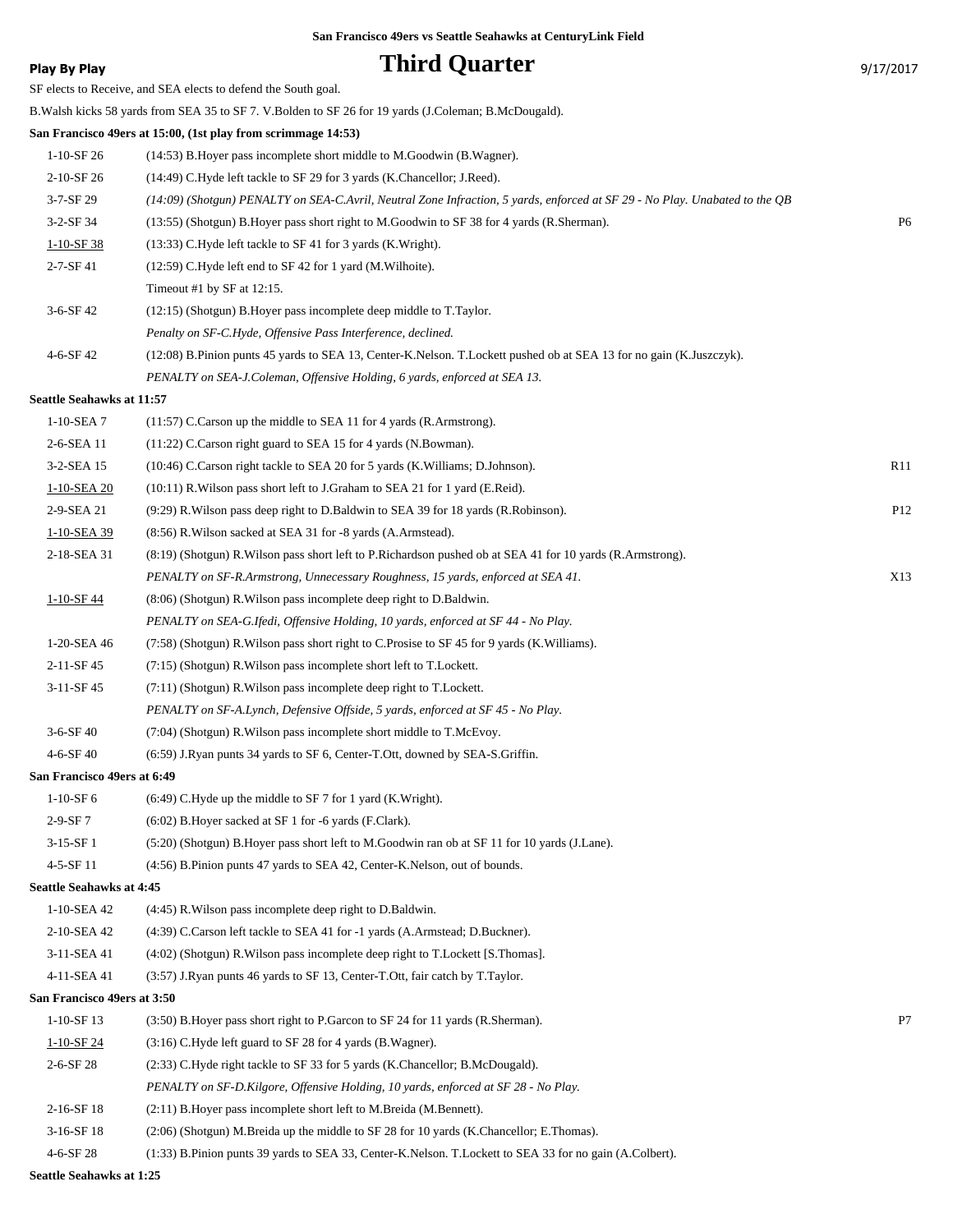1-10-SEA 33 (1:25) C.Carson left tackle to SEA 33 for no gain (N.Bowman).

2-10-SEA 33 (:49) (Shotgun) R.Wilson pass incomplete short left to D.Baldwin (D.Jones).

3-10-SEA 33 (:46) (Shotgun) R.Wilson pass incomplete deep middle to P.Richardson (J.Ward) [D.Buckner].

4-10-SEA 33 (:41) J.Ryan punts 37 yards to SF 30, Center-T.Ott, out of bounds.

## **San Francisco 49ers at 0:34**

1-10-SF 30 (:34) B.Hoyer pass short left to M.Goodwin pushed ob at SF 42 for 12 yards (J.Lane). P8

| <b>END OF OUARTER</b>      |              | Time           | <b>First Downs</b> |                                            |         |                         | <b>Efficiencies</b> |        |  |
|----------------------------|--------------|----------------|--------------------|--------------------------------------------|---------|-------------------------|---------------------|--------|--|
|                            | <b>Score</b> |                |                    |                                            | R P X T |                         | 3 Down              | 4 Down |  |
| <b>San Francisco 49ers</b> | 6            | 8:06           |                    | $\begin{array}{ccc} 0 & 3 & 0 \end{array}$ |         | $\overline{\mathbf{3}}$ | 1/4                 | 0/0    |  |
| <b>Seattle Seahawks</b>    |              | $6:54$ 1 1 1 3 |                    |                                            |         |                         | 1/4                 | 0/0    |  |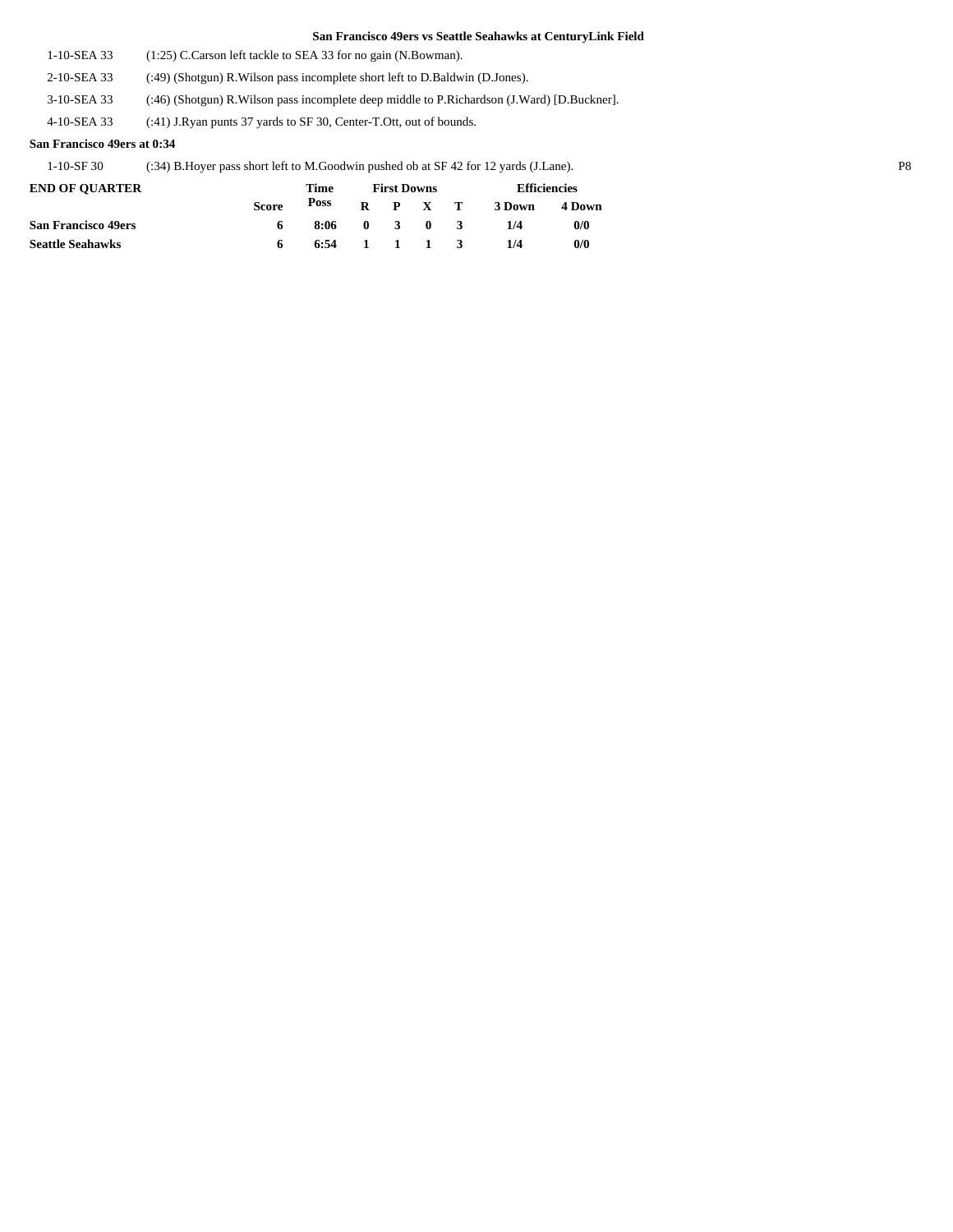| <b>Play By Play</b>             | <b>Fourth Quarter</b>                                                                                      | 9/17/2017       |  |  |  |  |
|---------------------------------|------------------------------------------------------------------------------------------------------------|-----------------|--|--|--|--|
| San Francisco 49ers continued.  |                                                                                                            |                 |  |  |  |  |
| $1 - 10 - SF - 42$              | (15:00) B. Hoyer pass short middle to C. Hyde to 50 for 8 yards (B. Wagner).                               |                 |  |  |  |  |
| $2 - 2 - 50$                    | (14:25) C.Hyde right tackle to SEA 44 for 6 yards (F.Clark).                                               | R9              |  |  |  |  |
| 1-10-SEA 44                     | (13:50) B. Hoyer pass incomplete short right to C. Hyde.                                                   |                 |  |  |  |  |
| 2-10-SEA 44                     | (13:45) (Shotgun) M.Breida right tackle to SEA 33 for 11 yards (E.Thomas).                                 | R <sub>10</sub> |  |  |  |  |
| 1-10-SEA 33                     | (13:10) M.Breida up the middle to SEA 20 for 13 yards (J.Lane).                                            | R11             |  |  |  |  |
| 1-10-SEA 20                     | (12:31) C.Hyde up the middle to SEA 16 for 4 yards (B.Wagner; J.Reed).                                     |                 |  |  |  |  |
|                                 | Timeout #2 by SF at 11:48.                                                                                 |                 |  |  |  |  |
| 2-6-SEA 16                      | $(11:48)$ B. Hoyer pass incomplete short right to M. Goodwin.                                              |                 |  |  |  |  |
| 3-6-SEA 16                      | (11:44) (Shotgun) B. Hoyer pass incomplete short right to P. Garcon [S. Richardson].                       |                 |  |  |  |  |
| 4-6-SEA 16                      | (11:40) R.Gould 34 yard field goal is GOOD, Center-K.Nelson, Holder-B.Pinion.                              |                 |  |  |  |  |
|                                 | SF 9 SEA 6, 10 plays, 54 yards, 3:58 drive, 3:24 elapsed                                                   |                 |  |  |  |  |
|                                 | B.Pinion kicks 66 yards from SF 35 to SEA -1. T.Lockett to SEA 18 for 19 yards (D.Watson; A.Colbert).      |                 |  |  |  |  |
|                                 | Seattle Seahawks at 11:36, (1st play from scrimmage 11:31)                                                 |                 |  |  |  |  |
| 1-10-SEA 18                     | $(11:31)$ (Shotgun) R. Wilson pass short right to T. Lockett to SEA 23 for 5 yards (K. Williams).          |                 |  |  |  |  |
| 2-5-SEA 23                      | (11:01) (No Huddle, Shotgun) R. Wilson right end to SEA 27 for 4 yards (R. Armstrong).                     |                 |  |  |  |  |
| 3-1-SEA 27                      | (10:29) R. Wilson scrambles right end ran ob at SEA 34 for 7 yards (E. Harold).                            | R14             |  |  |  |  |
| 1-10-SEA 34                     | (9.56) (No Huddle, Shotgun) R. Wilson pass short right to D. Baldwin to SEA 43 for 9 yards (R. Armstrong). |                 |  |  |  |  |
| 2-1-SEA 43                      | (9:25) (Shotgun) C.Carson left tackle to SF 43 for 14 yards (J.Ward).                                      | R <sub>15</sub> |  |  |  |  |
| $1 - 10 - SF$ 43                | (8.59) (Shotgun) R. Wilson scrambles right end to SF 38 for 5 yards (R. Robinson).                         |                 |  |  |  |  |
| $2 - 5 - SF$ 38                 | (8:32) (No Huddle, Shotgun) PENALTY on SEA-L.Joeckel, False Start, 5 yards, enforced at SF 38 - No Play.   |                 |  |  |  |  |
| $2-10-SF$ 43                    | (8.26) (Shotgun) R. Wilson scrambles left end ran ob at SF 32 for 11 yards (S. Thomas).                    | R <sub>16</sub> |  |  |  |  |
| $1-10-SF$ 32                    | (8:03) (Shotgun) R. Wilson pass incomplete deep left to A. Darboh.                                         |                 |  |  |  |  |
|                                 | PENALTY on SF-D.Johnson, Defensive Pass Interference, 20 yards, enforced at SF 32 - No Play.               | X17             |  |  |  |  |
| $1-10-SF$ 12                    | (7.58) (Shotgun) C.Carson right guard to SF 9 for 3 yards (R.Armstrong; N.Bowman).                         |                 |  |  |  |  |
| $2 - 7 - SF9$                   | (7:19) (Shotgun) R. Wilson pass incomplete short right to C. Carson.                                       |                 |  |  |  |  |
| $3 - 7 - SF9$                   | (7:13) (Shotgun) R. Wilson pass short left to P. Richardson for 9 yards, TOUCHDOWN [D. Buckner].           | P18             |  |  |  |  |
|                                 | B. Walsh extra point is No Good, Hit Right Upright, Center-T.Ott, Holder-J. Ryan.                          |                 |  |  |  |  |
|                                 | SF 9 SEA 12, 10 plays, 82 yards, 1 penalty, 4:30 drive, 7:54 elapsed                                       |                 |  |  |  |  |
|                                 | B. Walsh kicks 63 yards from SEA 35 to SF 2. V. Bolden to SF 20 for 18 yards (M. Wilhoite).                |                 |  |  |  |  |
|                                 | San Francisco 49ers at 7:06, (1st play from scrimmage 7:01)                                                |                 |  |  |  |  |
| $1-10-SF$ 20                    | (7:01) C.Hyde right end to SF 20 for no gain (J.Reed).                                                     |                 |  |  |  |  |
| $2-10-SF$ 20                    | $(6:21)$ (Shotgun) B. Hoyer pass short left to T. Taylor to SF 21 for 1 yard (J. Lane).                    |                 |  |  |  |  |
| 3-9-SF 21                       | (5:35) (Shotgun) B.Hoyer pass short right to G.Celek to SF 27 for 6 yards (K.Wright).                      |                 |  |  |  |  |
| 4-3-SF 27                       | (4:59) B.Pinion punts 51 yards to SEA 22, Center-K.Nelson. T.Lockett to SEA 22 for no gain (R.Mostert).    |                 |  |  |  |  |
|                                 | PENALTY on SEA-S.Griffin, Illegal Block Above the Waist, 10 yards, enforced at SEA 22.                     |                 |  |  |  |  |
| <b>Seattle Seahawks at 4:47</b> |                                                                                                            |                 |  |  |  |  |
| 1-10-SEA 12                     | (4:47) C.Carson left end to SEA 21 for 9 yards (J.Tartt; J.Ward).                                          |                 |  |  |  |  |
| 2-1-SEA 21                      | (4:17) (Shotgun) C.Carson up the middle to SEA 23 for 2 yards (N.Bowman; E.Mitchell).                      | R <sub>19</sub> |  |  |  |  |
| 1-10-SEA 23                     | (3:33) C.Carson left tackle to SEA 35 for 12 yards (D.Buckner).<br>R20                                     |                 |  |  |  |  |
|                                 | Timeout #3 by SF at $03:20$ .                                                                              |                 |  |  |  |  |
| $1-10-SEA$ 35                   | (3:20) C.Carson right tackle to SEA 37 for 2 yards (D.Buckner; R.Armstrong).                               |                 |  |  |  |  |
| 2-8-SEA 37                      | (2:38) C.Carson right end to SF 47 for 16 yards (J.Tartt).                                                 | R <sub>21</sub> |  |  |  |  |
| Two-Minute Warning              |                                                                                                            |                 |  |  |  |  |
| $1-10-SF$ 47                    | $(2:00)$ R. Wilson kneels to SF 49 for -2 yards.                                                           |                 |  |  |  |  |
| 2-12-SF 49                      | $(1:21)$ R. Wilson kneels to SEA 49 for -2 yards.                                                          |                 |  |  |  |  |
| 3-14-SEA 49                     | $(241)$ R. Wilson kneels to SEA 48 for $-1$ yards.                                                         |                 |  |  |  |  |
| <b>END OF QUARTER</b>           | <b>First Downs</b><br><b>Time</b><br><b>Efficiencies</b>                                                   |                 |  |  |  |  |
|                                 | Poss<br>R<br>P<br>$\mathbf X$<br>Score<br>Т<br>3 Down<br>4 Down                                            |                 |  |  |  |  |
| <b>San Francisco 49ers</b>      | 9<br>3<br>$\bf{0}$<br>0/0<br>5:43<br>0<br>3<br>0/2                                                         |                 |  |  |  |  |

**Seattle Seahawks 12 9:17 6 1 1 8 2/3 0/0**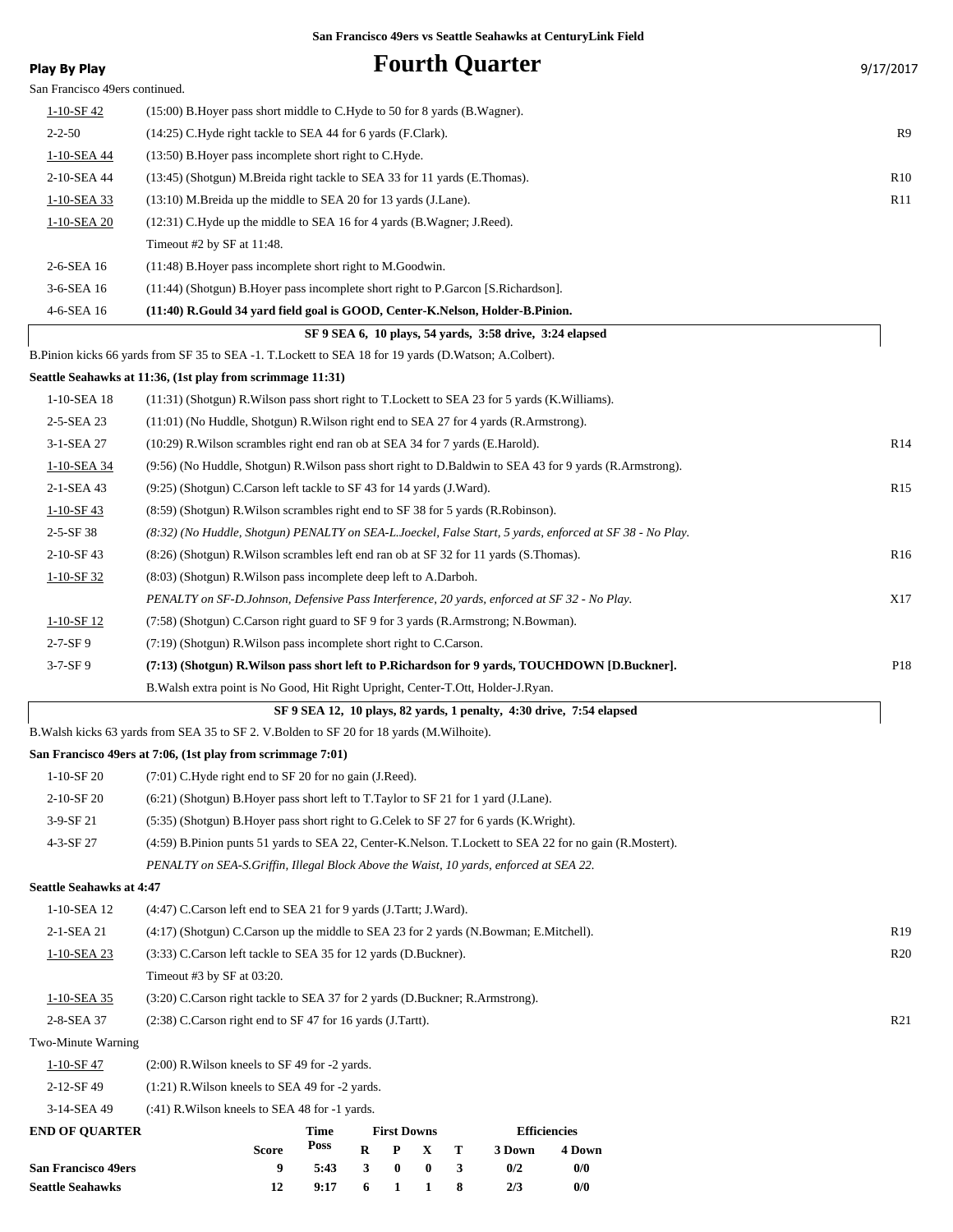# **Miscellaneous Statistics Report**

**San Francisco 49ers vs Seattle Seahawks**

**9/17/2017 at CenturyLink Field**

## **Ten Longest Plays for San Francisco 49ers**

| Yards | 0tr | <b>Play Start</b>              | <b>Play Description</b>                                                                                                                                          |
|-------|-----|--------------------------------|------------------------------------------------------------------------------------------------------------------------------------------------------------------|
| 61    |     | 2 2-4-SF 17                    | (3:54) C.Hyde left tackle pushed ob at SEA 22 for 61 yards (J.Lane).                                                                                             |
| 42    |     | 2 3-12-SF 30                   | (:42) (Shotgun) C.Hyde left tackle pushed ob at SEA 43 for 27 yards (R.Sherman).<br>PENALTY on SEA-C. Avril, Face Mask (15 Yards), 15 yards, enforced at SEA 43. |
| 14    |     | 2 1-10-SF 35                   | (9:46) B. Hoyer pass short middle to G. Kittle to SF 49 for 14 yards (R. Sherman; K. Chancellor).                                                                |
| 13    |     | 4 1-10-SEA 33                  | (13:10) M.Breida up the middle to SEA 20 for 13 yards (J.Lane).                                                                                                  |
| 12    |     | $3 \quad 1 - 10 - SF \quad 30$ | (:34) B.Hoyer pass short left to M.Goodwin pushed ob at SF 42 for 12 yards (J.Lane).                                                                             |
| 11    |     | $1 \quad 1 - 10 - SF$ 32       | (:43) C.Hyde up the middle to SF 38 for 6 yards (B.Wagner; K.Wright).<br>PENALTY on SEA-J.Reed, Illegal Use of Hands, 5 yards, enforced at SF 38.                |
| 11    |     | 3 1-10-SF 13                   | (3:50) B. Hoyer pass short right to P. Garcon to SF 24 for 11 yards (R. Sherman).                                                                                |
| 11    |     | 4 2-10-SEA 44                  | (13:45) (Shotgun) M.Breida right tackle to SEA 33 for 11 yards (E.Thomas).                                                                                       |
| 10    |     | $3 - 3 - 15 - SF1$             | (5:20) (Shotgun) B.Hoyer pass short left to M.Goodwin ran ob at SF 11 for 10 yards (J.Lane).                                                                     |
| 10    |     | $3 - 3 - 16 - SF$ 18           | (2:06) (Shotgun) M.Breida up the middle to SF 28 for 10 yards (K.Chancellor; E.Thomas).                                                                          |

## **Ten Longest Plays for Seattle Seahawks**

| Yards | 0tr | <b>Play Start</b>       | <b>Play Description</b>                                                                                      |
|-------|-----|-------------------------|--------------------------------------------------------------------------------------------------------------|
| 25    |     | 3 2-18-SEA 31           | (8:19) (Shotgun) R. Wilson pass short left to P. Richardson pushed ob at SEA 41 for 10 yards (R. Armstrong). |
| 22    |     | $1 \quad 2 - 7 - SF$ 29 | (9:48) (Shotgun) R.Wilson pass deep right to T.Lockett pushed ob at SF 7 for 22 yards (K.Williams).          |
| 19    |     | 2 1-10-SEA 30           | (6:36) R. Wilson pass short right to L. Willson to SEA 49 for 19 yards (D. Jones) [T. Carradine].            |
| 18    |     | 3 2-9-SEA 21            | (9:29) R. Wilson pass deep right to D. Baldwin to SEA 39 for 18 yards (R. Robinson).                         |
| 16    |     | $1 \quad 3-11-SF37$     | (4:31) R. Wilson pass short middle to A. Darboh to SF 21 for 16 yards (D. Johnson; J. Tartt) [D. Buckner].   |
| 16    |     | 4 2-8-SEA 37            | (2:38) C.Carson right end to SF 47 for 16 yards (J.Tartt).                                                   |
| 14    |     | 2 1-13-SEA 13           | (11:36) (Shotgun) R. Wilson pass short right to T. Lockett pushed ob at SEA 27 for 14 yards (E. Reid).       |
| 14    |     | 4 2-1-SEA 43            | (9:25) (Shotgun) C.Carson left tackle to SF 43 for 14 yards (J.Ward).                                        |
| 12    |     | 4 1-10-SEA 23           | (3:33) C.Carson left tackle to SEA 35 for 12 yards (D.Buckner).                                              |
| 11    |     | 4 2-10-SF 43            | (8:26) (Shotgun) R.Wilson scrambles left end ran ob at SF 32 for 11 yards (S.Thomas).                        |

| Touchdown Scoring Information<br><b>Defense</b> Special Teams<br>Offense |                     |  |              |  |
|--------------------------------------------------------------------------|---------------------|--|--------------|--|
| VISITOR                                                                  | San Francisco 49ers |  |              |  |
| HOME                                                                     | Seattle Seahawks    |  | $\mathbf{u}$ |  |

|            | <b>Player Scoring Information</b> |          |                          |                           |                             |   |              |                |                |              |                                     |                         |                         |                     |
|------------|-----------------------------------|----------|--------------------------|---------------------------|-----------------------------|---|--------------|----------------|----------------|--------------|-------------------------------------|-------------------------|-------------------------|---------------------|
|            | Club Player                       | TD .     | Rush                     | Rec KO TD Punt Int TD Fum |                             |   |              | Misc FG XP     |                |              |                                     |                         |                         | 2Pt 2Pt Sfty Points |
|            |                                   |          | TD.                      | TD                        | TD                          |   | TD           | TD             |                |              | Rush                                | Rec                     |                         |                     |
| <b>SF</b>  | R.Gould                           |          | $\Omega$<br>$\mathbf{0}$ | $\mathbf{0}$              | $0\qquad 0\qquad 0$         |   | $\mathbf{0}$ |                |                |              | 0 3 0 0                             | $\overline{\mathbf{0}}$ | $\overline{\mathbf{0}}$ | - 9                 |
|            | SEA P.Richardson                  |          | $\mathbf{0}$             | $0 \quad 1$               | $0\qquad 0\qquad 0\qquad 0$ |   |              |                |                |              | $0\qquad 0\qquad 0\qquad 0\qquad 0$ |                         |                         | - 6                 |
| <b>SEA</b> | B.Walsh                           | $\Omega$ | $\Omega$                 | $\overline{0}$            | $\mathbf{0}$                | 0 | $\mathbf{0}$ | $\overline{0}$ | $\overline{2}$ | $\mathbf{0}$ | 0                                   | $\Omega$                | - 0                     | 6                   |

| <b>Possession Detail</b>    | <b>First Half</b> |       | <b>Second Half</b> |      | Game           |       |  |
|-----------------------------|-------------------|-------|--------------------|------|----------------|-------|--|
|                             | Visitor           | Home  | <b>Visitor</b>     | Home | <b>Visitor</b> | Home  |  |
| Largest Lead                | 0                 | 6     |                    |      |                | 6     |  |
| Drives Leading              | 0                 |       | 0                  |      | 0              | 6     |  |
| Time of Possession Leading  | 0:00              | 14:08 | 0:00               | 4:47 | 0:00           | 18:55 |  |
| Largest Deficit             | -6                | 0     | -3                 | -3   | -6             | -3    |  |
| Drives Trailing             | 6                 | 0     |                    |      |                |       |  |
| Time of Possession Trailing | 9:13              | 0:00  | 2:19               | 4:30 | 11:32          | 4:30  |  |
| Times Score Tied Up         |                   |       |                    | 0    |                |       |  |
| Lead Changes                |                   |       |                    |      |                |       |  |